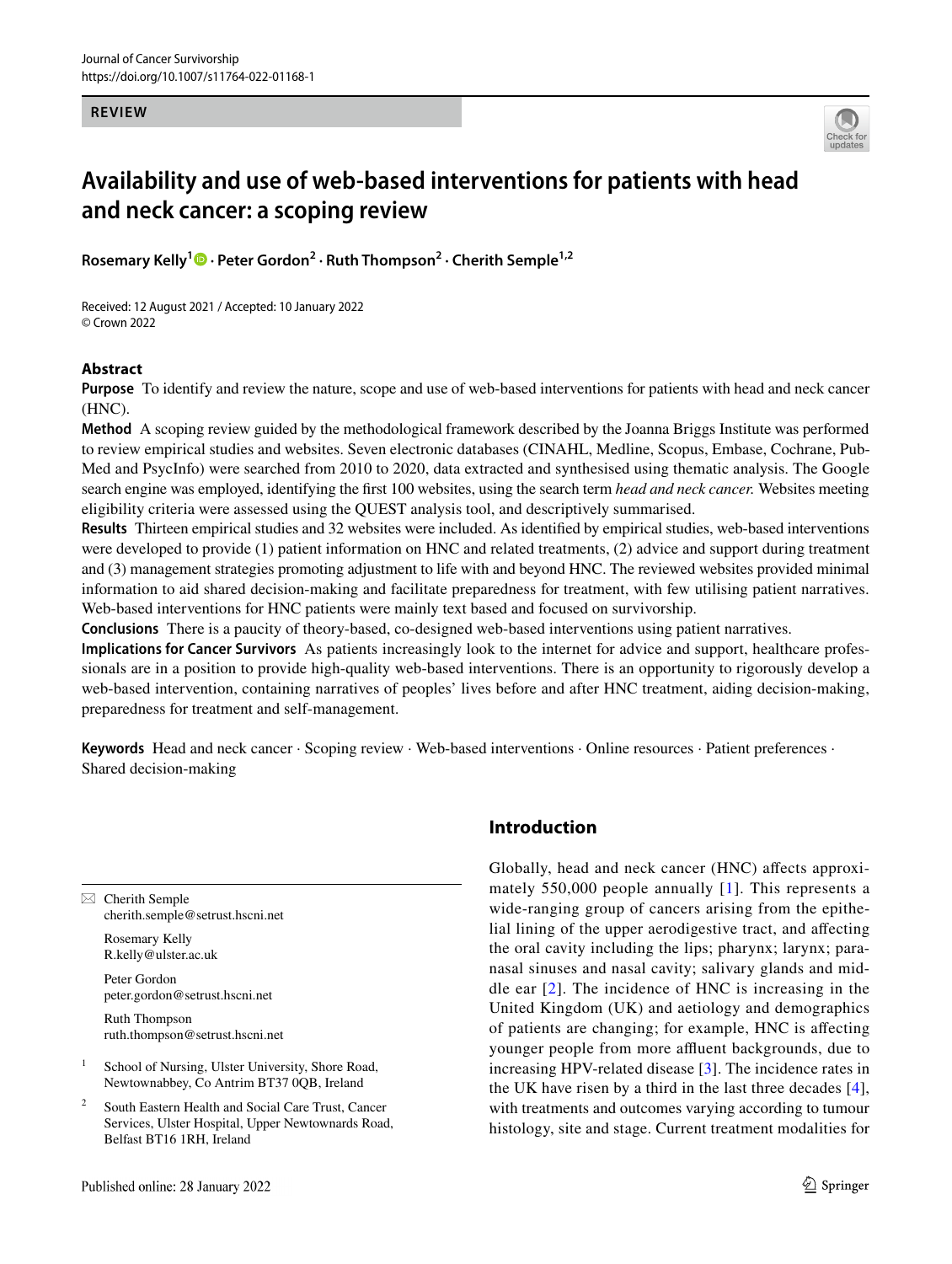HNC with curative intent are surgery, radiotherapy and chemotherapy, or a combination approach [\[5](#page-15-4)]. The impact of treatment on function (speech and swallow) and appearance varies hugely, depending on the HN subsite and treatment modalities, and consequently affects individual's social, work and personal relationships [[6](#page-15-5)–[8](#page-15-6)]. Clinical teams can face ethical, emotional and practical challenges when endeavouring to convey realistic and relevant views on the side efects and outcomes from the diferent treat-ment modalities available for the management of HNC [\[9](#page-15-7)]. Provision of this information is paramount, to promote shared decision-making [\[10\]](#page-15-8).

Prior to the COVID-19 pandemic, HNC survival rates were slowly improving; hence, more people were living with the efects of their cancer and its treatment to include physical and psychosocial disruption and a diminished sense of self [\[6](#page-15-5)]. In an era with improved long-term survival rates, it is increasingly important that patients receive person-centred care, to include stratifed information relevant to their condition [[7,](#page-15-9) [11](#page-15-10)]. When accurate and representative information and guidance are provided, this can promote shared decision-making [[12](#page-15-11)], and achieve more realistic and patientspecifc expectations for functional and aesthetic outcomes following treatment.

Furthermore, people with HNC and their families express a desire and a need for tangible and appropriate, patientcentred information and resources to include the long-term lived experience following treatment [\[13](#page-15-12)]. HNC patients fnd it difficult to imagine life after treatment and value opportunities to learn how others coped when confronted with a similar situation [[7\]](#page-15-9). Patient-centred information and patient experience narratives could greatly augment the information patients' receives before and after treatment, potentially improving coping and adaptation, as well as promoting satisfaction with the delivery of care [\[14](#page-15-13)]. Patient experience narratives are recognised as central to UK health policy and have an important role in supporting shared decision-making and improving health [[15\]](#page-15-14).

With the increased availability of the internet, most patients, relatives and carers can assess health information via web-based resources to inform decision-making about healthcare options  $[16]$  $[16]$ . It is important to scope the availability and nature of web-based interventions for patients with HNC, to assess their quality and to map the evidence on how patients use these resources to aid preparedness for treatment. The aim of this scoping review was twofold: (1) map current websites available for HNC patients and assess their quality, and (2) identify published research papers and provide a summary of current evidence, to include gaps in knowledge [\[17\]](#page-15-16) on utility of web-based interventions for patients with HNC. Such information would prove helpful to inform future online intervention development for this patient population.

Two research questions were developed as a focus for the scoping review:

(a)What web-based interventions are available for patients with HNC to aid decision-making and preparedness for treatment?

(b)From empirical studies, identify and review how HNC patients use web-based interventions across the treatment trajectory.

### **Methods**

Scoping review methodology is evolving and inherently benefcial for examining broad areas, being particularly useful for reporting on the types of evidence which may inform practice or identify key gaps in the evidence [[18\]](#page-15-17). Reviews of this nature are also particularly useful for mapping a topic in order to communicate the breadth and depth of knowledge in the feld, especially when study designs are expected to be heterogeneous [\[19\]](#page-15-18). Scoping reviews are also valuable when synthesis involves non-research material [\[20](#page-15-19)] such as websites. They difer from traditional systematic reviews in that they do not tend to inform formal quality assessment of empirical evidence [[21](#page-16-0)]. A scoping review was deemed appropriate to meet the aims of this study and particularly ftting for this topic, therefore enabling authors to provide a description of the 'extent, range and nature' [\[21](#page-16-0)] of the available evidence on web-based resources for HNC patients, setting this in context in terms of current understanding, alongside identifying gaps to inform future research and web-based intervention development.

A protocol was developed to guide this scoping review but has not been published (Online Resource 1, supplementary information). This scoping review is compliant with the Preferred Reporting Items for Systematic Reviews and Meta-Analyses extension for scoping reviews (PRISMA-ScR) [[22\]](#page-16-1) recently published to support authors in preparing and reporting of scoping reviews [\[23](#page-16-2)]. These authors [\[23](#page-16-2)] advocate using this new guidance alongside the well-established and detailed Joanna Briggs Institute (JBI) Methodological Guidelines [\[24](#page-16-3)] for the conduction of the scoping review, both of which were used to guide and frame this review.

To ensure no reviews had previously been published in this feld, an initial search using the search terms (Web-based interventions) AND (head and neck cancer or oral cancer or oropharyngeal cancer) AND (scoping review OR scoping studies OR systematic review OR literature review) across seven electronic databases (subsequently used for this scoping review) was undertaken. In addition, the Cochrane Database of Systematic Reviews and PORSPERO and JBI Systematic Review Register were searched using the search term (head and neck cancer), yielding no previous reviews related to web-based interventions for this patient population. This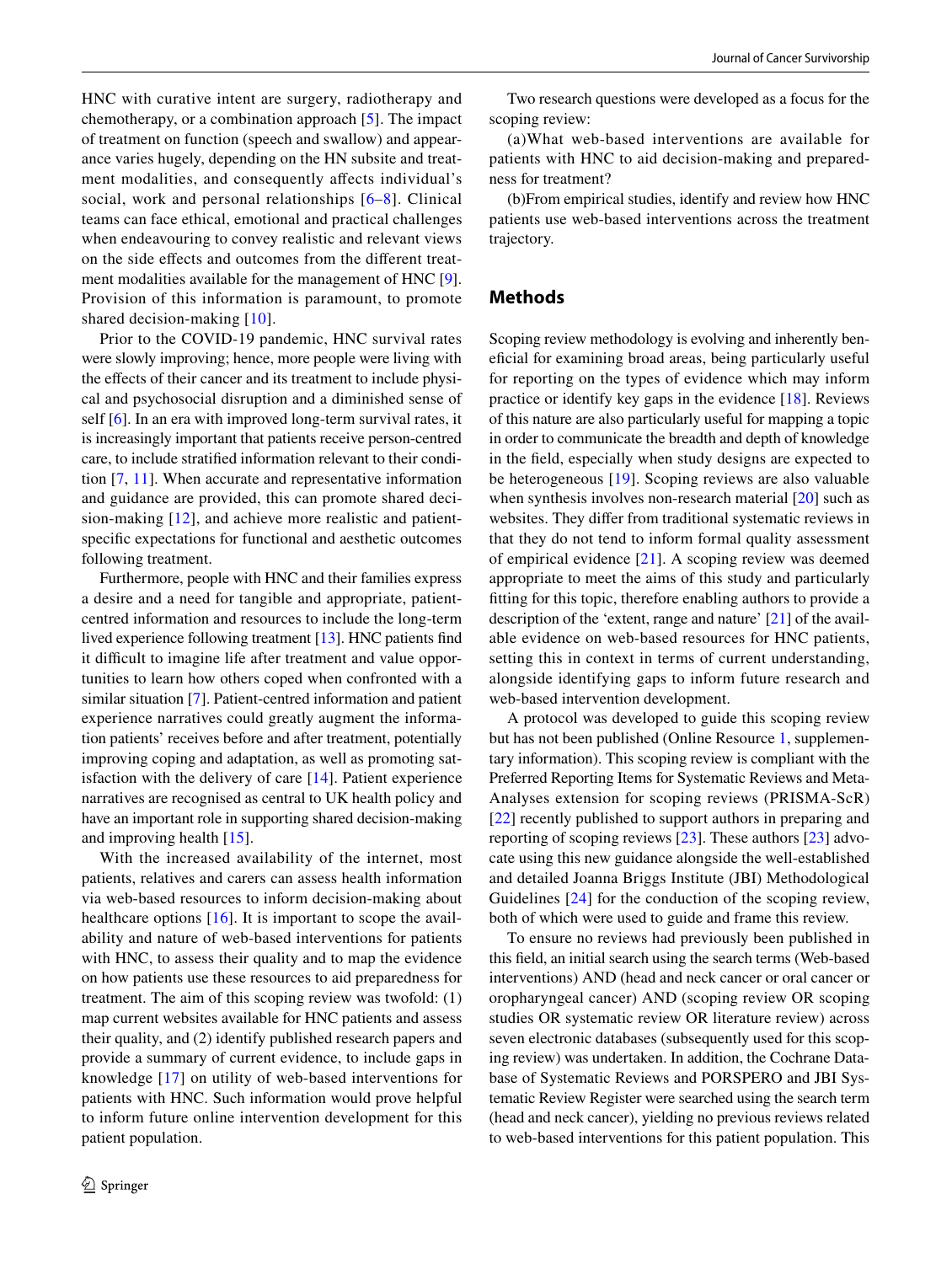suggests that such a review is timely, in light of the increasing development of web-based interventions across healthcare settings, to include this patient population.

### **Search strategy**

For the purpose of this review, web-based interventions were operationally defned as 'a primarily self-guided intervention programme that is executed by means of a prescriptive online programme operated through a website as sources of health information for patients' [[25\]](#page-16-4). As this scoping review melded empirical literature and websites, a separate search strategy was required for each type of evidence.

### **Empirical studies**

An electronic search of the empirical studies was undertaken in Medline Ovid; Scopus; PubMed; Embase; Cochrane; Web of Science and PsycInfo, covering the years January 2010 to December 2020. The literature search was undertaken using the following keywords and subject heading terms: (see Table [1\)](#page-2-0) S1: Web-based interventions + head  $\&$  neck cancer, S2: Web based interventions + head  $\&$  neck cancer + diagnosis & treatment and S3: Online resources + head & neck cancer. This review considered a variety of methodologies for the empirical studies, including qualitative and quantitative designs, alongside mixed methods studies. Guided by the JBI, inclusion and exclusion criteria were determined by population type, concept (outcomes) and context (intervention) framework (see Table [2\)](#page-2-1).

The search was carried out on 2 Feb 2021. The titles and abstracts of the research papers were initially screened (RK) to identify potentially eligible papers and any areas of uncertainty were resolved by another reviewer (CJS). The

<span id="page-2-1"></span>**Table 2** Inclusion/exclusion criteria for empirical studies

# Inclusion criteria

*Population*

Patients 18 years and over, with HNC\*

*Concept*

Primary research studies (any design) investigating the use of webbased interventions designed for HNC patients aiding decisionmaking and preparedness for treatment, including the efects

*Context*

The web-based interventions must include some specifc content for HNC patients. There were no limitations on the type of intervention or its duration, as it was not the purpose of this review to examine the interventions themselves\*

Other inclusion criterion:

- Published in the English
- Full-text peer-reviewed publication
- Published between 2010 and 2020 to ensure the publications were relevant, given the rapid development of web-based information

Exclusion criteria

- Case reports, opinion pieces or letters
- Studies were patients with HNC were solely palliative/end of life
- Studies relating only to partners/caregivers of HNC patients

<span id="page-2-0"></span>**Table 1** Search terms—empirical studies

| Feb 2 2021                                                                                        |                | CINAHL Medline Ovid                                                                                                                                                                        |      |          |            | Scopus Embase WoS Cochrane PubMed PsycInfc |      |      |
|---------------------------------------------------------------------------------------------------|----------------|--------------------------------------------------------------------------------------------------------------------------------------------------------------------------------------------|------|----------|------------|--------------------------------------------|------|------|
| S1 Web-based interventions AND<br>head & neck cancer                                              | 07/392         | Limiters:<br>Oropharyngeal; laryngeal; mouth;<br>head and neck neoplasms<br>Cancer patients<br>Quality of life<br>Web-based interventions<br>3/16                                          | 5/15 | $\Omega$ | $6/22$ 1/4 |                                            | 2/26 | 1/17 |
| S <sub>2</sub> Web based interventions AND<br>head & neck cancer AND diagno-<br>sis $&$ treatment | $\mathbf{0}$   | Limiters:<br>Pharyngeal; oropharyngeal;<br>laryngeal; mouth; head and neck<br>neoplasms<br>Surgery, reconstructive<br>Cancer patients<br>Quality of life<br>Web-based interventions<br>0/2 | 0/1  | $\Omega$ | 0/2        | 0/1                                        | 0/5  | 0/7  |
| S3 Online resources AND head $\&$<br>neck cancer                                                  | $\overline{0}$ | Limiters:<br>Pharyngeal; oropharyngeal;<br>laryngeal; mouth; head and neck<br>neoplasms<br>Surgery, reconstructive<br>Cancer patients<br>Quality of life<br>0/41                           | 5/32 | 1/3      | 1/29       | 0/1                                        | 6/36 | 0/3  |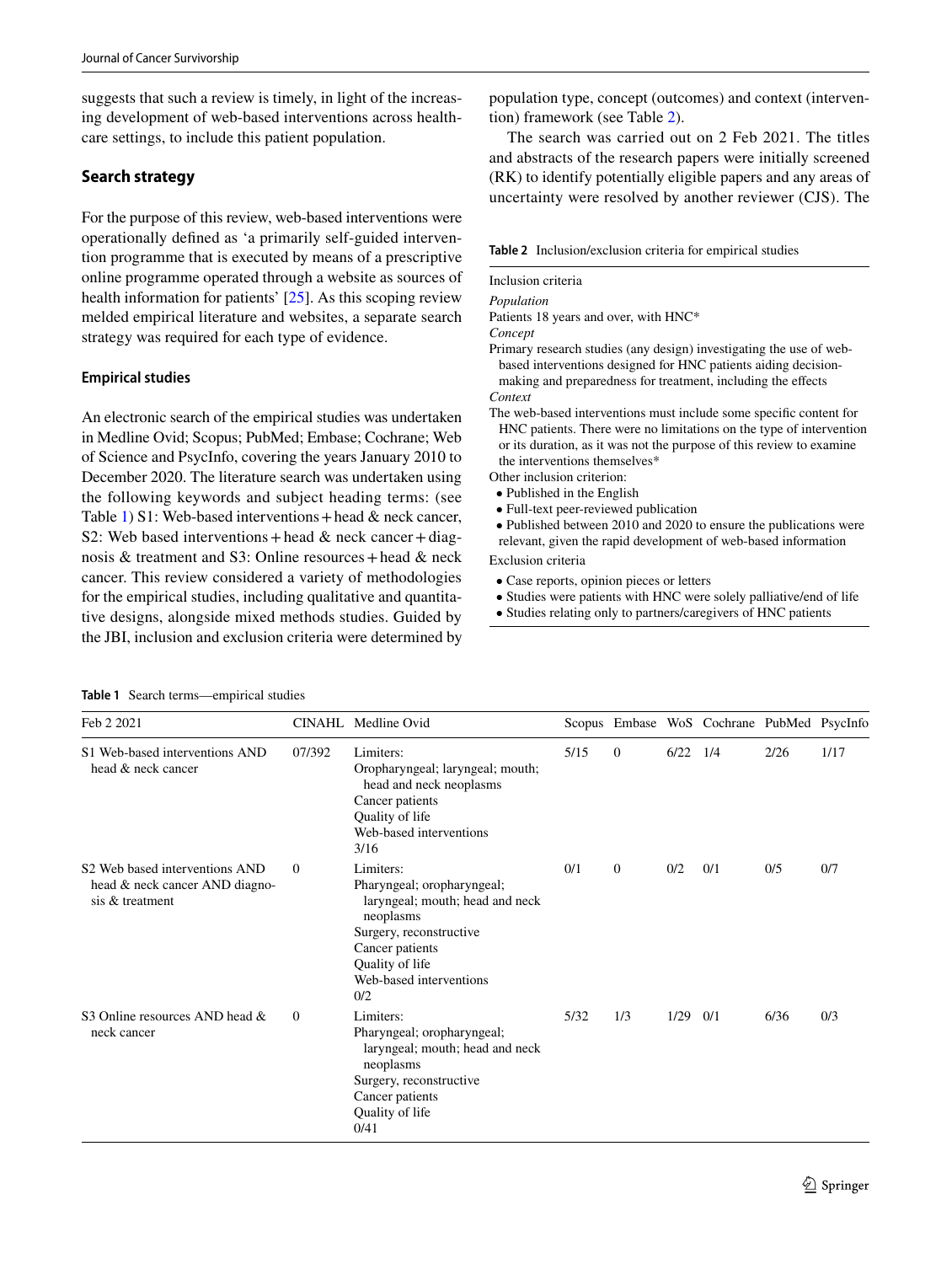full manuscripts of potentially eligible papers were further independently screened against eligibility criteria by two reviewers (RK and CJS), with a third reviewer (PG) available to resolve any conficts of opinion but not required. This determined a defnitive list of included studies (Table [3\)](#page-4-0). No additional hand searching was conducted but references of the included papers were also screened for any other relevant papers that might have been missed by the search.

#### **Websites**

The search terms used to identify the frst 100 unique websites relating to HNC, accessible through one search engine (Google), are detailed in Table [4.](#page-6-0) This was to identify free, open-access web-based interventions available to patients with HNC. The review was not limited to any specific setting (community, hospital) and there were no geographic limitations.

Previous work exploring how the public used the internet to search for health information indicated that people were only likely to look at the frst ten unique sites [[26](#page-16-5)]. However, subsequent authors reviewing websites have elected to expand the number of sites examined in the interests of rigour, with between 50 and 120 sites generally screened [\[27](#page-16-6)[–29](#page-16-7)]. For the purposes of this review, the frst 100 unique sites were identifed on 3 February 2021 by the frst author (RK), while logged into the Google search engine, saved for analysis (Table [5](#page-7-0)).

#### **Data extraction and analysis**

#### **Empirical studies**

Data was extracted using a specially designed data extraction tool (Online Resource 2, see supplementary information) on an Excel spreadsheet by one member of the research team (RK) and checked by a second reviewer (CJS) to achieve consensus. Data was mapped out in a descriptive manner according to the following: author, year of publication, journal, database, search terms, design, outcomes and fnal inclusion. Following the data extraction, the studies were categorised based on their fndings, and then themes developed and revised accordingly, following review and discussion by members of the team (RK and CJS). This process was guided by Thomas and Harden's 3-step thematic analysis framework, with four fnal agreed themes: (1) information about HNC and related treatment, (2) advice and support during HNC treatment, (3) management strategies and adjustment to life with or beyond HNC and (4) optimisation and quality of web-based interventions for HNC patients.

Due to the wide range of diferent study methodologies, and in keeping with the accepted remit of the scoping review [\[24\]](#page-16-3), specifc quality appraisal was not conducted on each study. Instead, key study limitations, having been documented, were extracted to inform the synthesis of data within themes.

#### **Websites**

Following screening of the websites against the inclusion and exclusion criteria (\*Table [2\)](#page-2-1), data was extracted from 32 eligible websites which were patient focused and included specific areas for HNC patients (Online Resource 2, supplementary information). Websites were checked using the Health on the Net [[30](#page-16-8)] toolbar on a web browser to identify those which had been certifed by HoN [\[31](#page-16-9)]. HoN promotes useful and helpful health information online, providing voluntary certifcation for presentation of reliable, transparent information [[30\]](#page-16-8). Given that only eight of the 32 websites were HoN certifed a decision was reached to critically appraise [\[22\]](#page-16-1) all of the websites using QUEST (Online Resource 3, supplementary information), a validated tool for review of websites [[32](#page-16-10)]. The websites were scored by RK using QUEST  $(n=32)$  with 20% of the sample independently analysed by CJS  $(n=6)$  to ensure concurrence. Joint QUEST scores ranged from 10 to 23 (Table [5](#page-7-0)). A separate readability assessment was not undertaken.

### **Results**

The fnal set of relevant empirical studies is presented in tabular form using the data presentation tool (Table [3](#page-4-0)). This tool includes commentary on how the results relate to the research questions. The fnal list of included websites (*n*=32) scored using QUEST/HoN is presented in Table [5.](#page-7-0) Findings of both sets of data is aligned to the study aim and questions of this review.

#### **Empirical studies**

#### **Range of studies**

Eligibility screening of 655 papers resulted in 38 papers meeting the inclusion criteria for review of full text (Online Resource 2, supplementary information). Following review of full text by RK and CJS, 13 papers were selected for the fnal scoping review as detailed in the PRISMA-ScR reporting tool (Fig. [1](#page-10-0)). Papers originated in the USA  $(n=6)$ [[12](#page-15-11), [31](#page-16-9), [33](#page-16-11)–[35\]](#page-16-12), UK (*n*=3) [\[36–](#page-16-13)[38](#page-16-14)], Europe (*n*=2) [\[39,](#page-16-15) [40](#page-16-16)], Canada  $(n=1)$  [[41](#page-16-17)] and a collaborative study  $(n=1)$ [[42\]](#page-16-18). Most of the included studies focused on the process of intervention development and testing (*n*=8) [\[12](#page-15-11), [34,](#page-16-19) [35,](#page-16-12) [38](#page-16-14)[–40](#page-16-16), [42](#page-16-18), [43\]](#page-16-20), whereas fve studies determined the quality of patient information within the web-based interventions (*n*=5) [\[31](#page-16-9), [33](#page-16-11), [36,](#page-16-13) [37,](#page-16-21) [41\]](#page-16-17).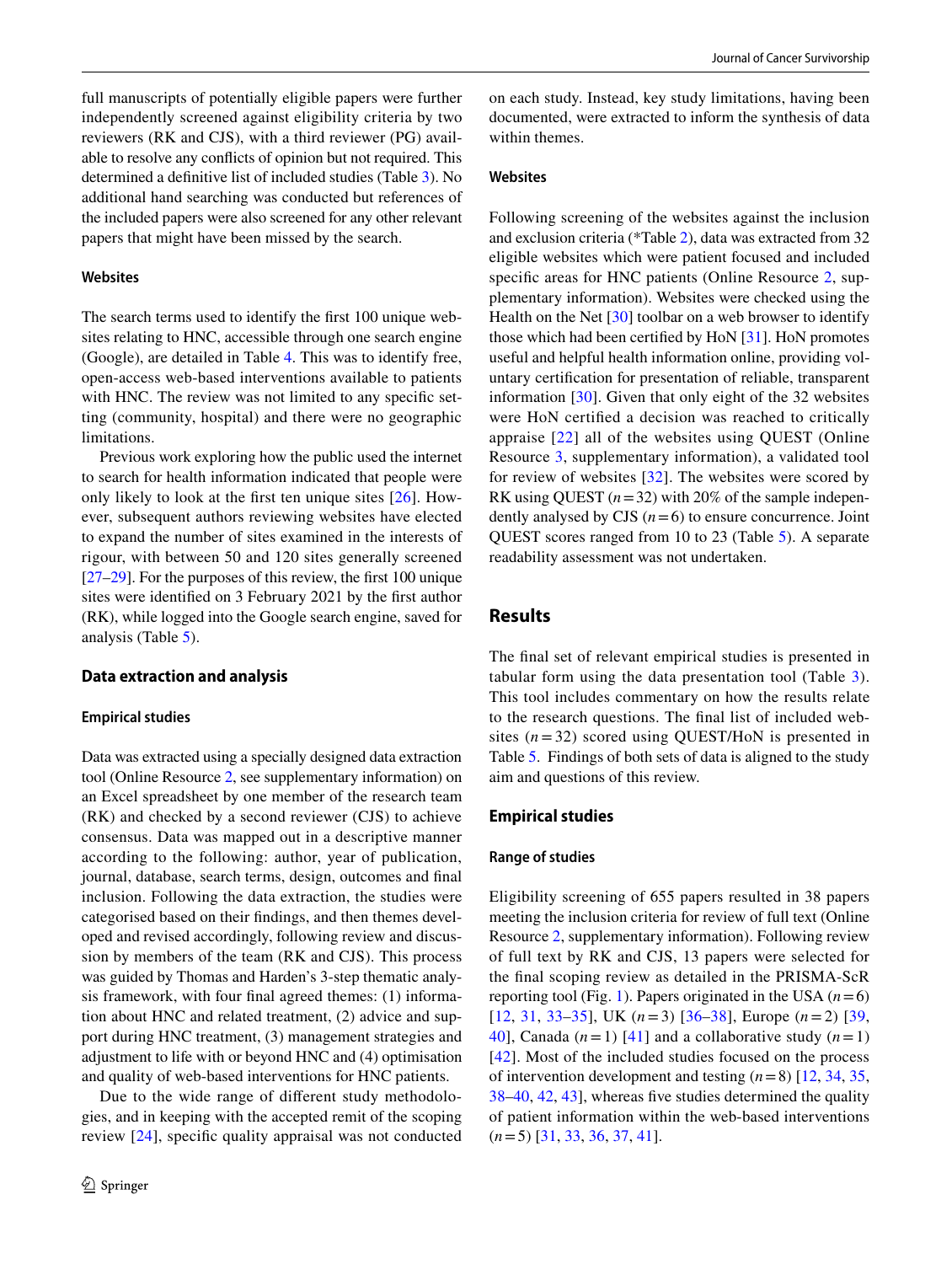| Citation                        | Country of origin Study population |                                                                                                                                                                                                   | Concept                                                                                                                   | Context                                                                                        | Design                                                                                                  | Key finding related to<br>research question                                                                                                                                                                                            |
|---------------------------------|------------------------------------|---------------------------------------------------------------------------------------------------------------------------------------------------------------------------------------------------|---------------------------------------------------------------------------------------------------------------------------|------------------------------------------------------------------------------------------------|---------------------------------------------------------------------------------------------------------|----------------------------------------------------------------------------------------------------------------------------------------------------------------------------------------------------------------------------------------|
| Badr et al. [12]                | USA                                | last 12 months and lived<br>or other family member<br>radiotherapy within the<br>with a spouse/ partner<br>Oral cancer survivors<br>who had completed<br>who served as their<br>primary caregiver | tion to improve survivor<br>survivor/caregiver QOL<br>self-management and<br>A web-based interven-                        | pleted treatment for head<br>Patients who have com-<br>and neck cancer and<br>their caregivers | Grounded Theory meth-<br>odology                                                                        | from other survivors about<br>worked and did not work<br>what self-care strategies<br>Survivors wanted to learn                                                                                                                        |
| Biggs et al. [37][36]           | UК                                 | (patient.co.uk and wiki-<br>pedia.org) and cancer-<br>Educational websites<br>researchuk.org                                                                                                      | Comparison of three can-<br>cer websites including<br>head and neck cancer<br>information                                 | Specific websites and their<br>those for head and neck<br>resources, including<br>cancer       | across eight domains and<br>Website assessment scor-<br>ing; Factorial content<br>ease of reading score | Patients should be encour-<br>professional maintained<br>aged to access health<br>sites                                                                                                                                                |
| Brady et al. [38]               | UK                                 | and neck cancer service<br>Professionals from head<br>and 5-15 patients                                                                                                                           | pathway for patients with<br>head and neck cancer<br>A pre-treatment care                                                 | An evaluation of a specific<br>head and neck cancer<br>service with staff and<br>patients      | 6-stage experienced-based<br>co-design approach                                                         | radiotherapy patients were<br>Patient experience videos<br>and a buddy system for<br>highlighted                                                                                                                                       |
| Cnossen et al. [39]             | Netherlands                        | Patients recruited from the<br>Healthcare professionals<br>disciplinary expert team<br>recruited from a multi-<br>Dutch Patient Society<br>for Laryngectomees.<br>at the VUmc                     | programme for laryngec-<br>Designing a self-care<br>tomy patients                                                         | Laryngectomy patients                                                                          | Participatory design<br>approach                                                                        | and physical activity levels<br>beneficial effects on health<br>literacy, decision-making,<br>psychological well-being<br>healthcare participation,<br>Providing eHealth can be<br>quality of life and have<br>cost-effective, improve |
| Duman-Lubberding et al.<br>[42] | Netherlands/UK                     | team involved in the care<br>from a multidisciplinary<br>of HNC patients in one<br>Healthcare professionals<br>centre                                                                             | monitor QoL in cancer<br>OncoKompass to<br>HCP's views on<br>patients                                                     | and neck cancer patients<br>HCPs working with head                                             | development and cogni-<br>interviews, prototype<br>3-stage design using<br>tive walk-throughs           | portive care options could<br>be an alternative solution<br>to meet cancer survivors'<br>Tailored feedback and per-<br>sonalised advice on sup-<br>individual needs                                                                    |
| Fallon et al. [33]              | USA                                | survivors and caregivers,<br>social networking site<br>available to all cancer<br>A free, internet-based<br>worldwide                                                                             | purpose and use of an<br>online website run by<br>the American Cancer<br><b>Survivors Network</b><br>An evaluation of the | Users of the CSN website                                                                       | 2-phase evaluation process                                                                              | emotional social support<br>survivors and caregivers<br>Experience-based knowl-<br>offer informational and<br>port from other cancer<br>edge and social sup-                                                                           |
| Malik et al. [37]               | UK                                 | A search of YouTube <sup>TM</sup>                                                                                                                                                                 | Assessment of YouTube <sup>TM</sup><br>videos and evaluation of<br>user responses                                         | Videos relating to laryn-<br>gectomy on one online<br>platform                                 | analysis of a purposive<br>Quantitative analysis of<br>metrics and thematic<br>sample of videos         | The use of online resources<br>decision-making prior to<br>as part of supported<br>surgery                                                                                                                                             |

<span id="page-4-0"></span>**Table 3** Study characteristics of empirical studies

Table 3 Study characteristics of empirical studies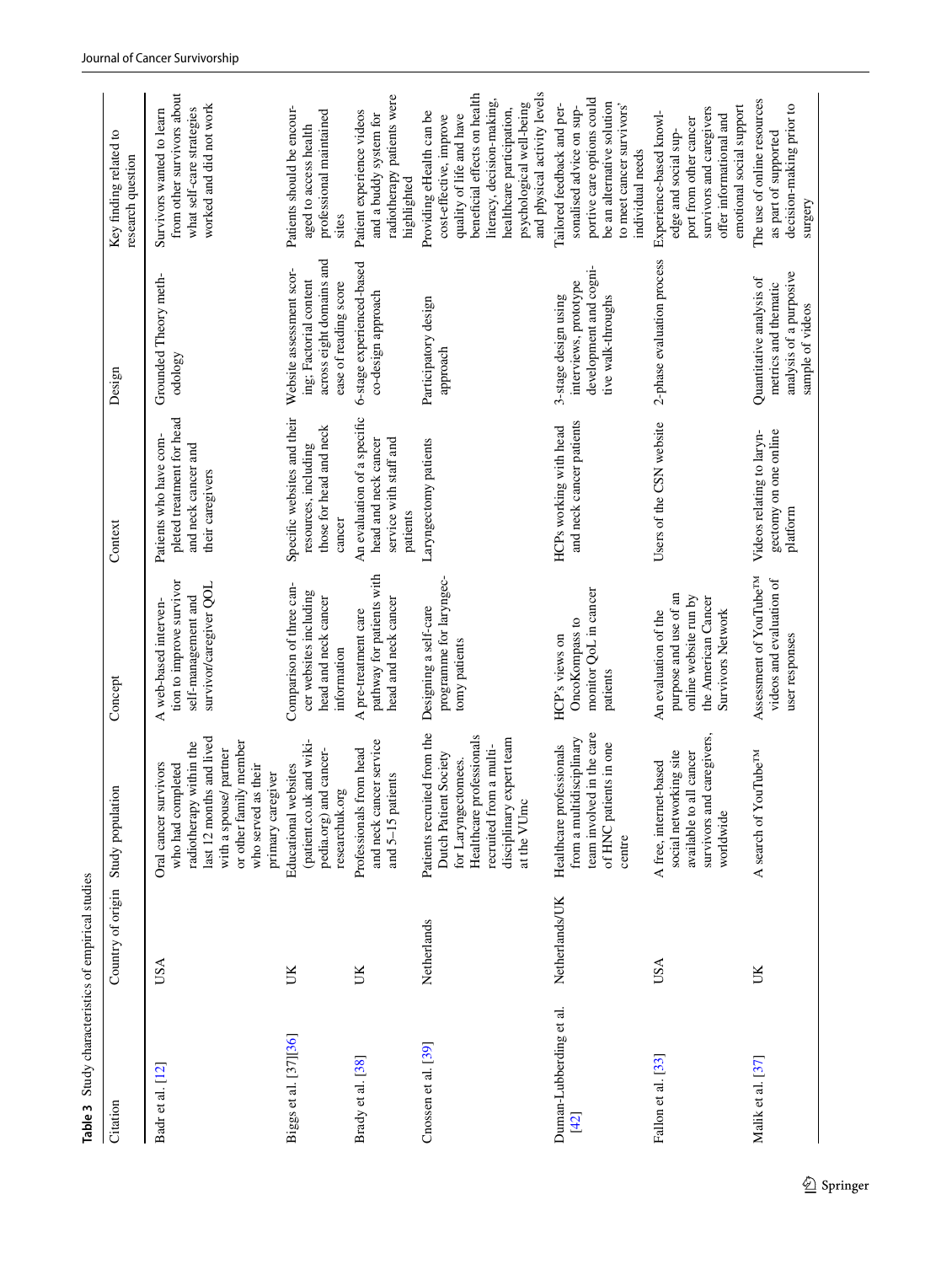Table 3 (continued)

| ഉ        | Table 3 (continued)     |                                    |                                                                         |                                                                                                                                                             |                                                                                               |                                                                                                                        |                                                                                                                                                                                                |
|----------|-------------------------|------------------------------------|-------------------------------------------------------------------------|-------------------------------------------------------------------------------------------------------------------------------------------------------------|-----------------------------------------------------------------------------------------------|------------------------------------------------------------------------------------------------------------------------|------------------------------------------------------------------------------------------------------------------------------------------------------------------------------------------------|
| Springer | Citation                | Country of origin Study population |                                                                         | Concept                                                                                                                                                     | Context                                                                                       | Design                                                                                                                 | Key finding related to<br>research question                                                                                                                                                    |
|          | Manne et al. [35]       | USA                                | Disease-free HNC patients Development and pilot<br>from single US state | self-care management<br>study of a web-based<br>tool for oral cancer<br>patients                                                                            | Patients who are currently<br>cancer-free and have<br>access to a computer                    | guided by social cogni-<br>tive theory. Single-arm<br>pilot study of interven-<br>Intervention content<br>tion         | self-efficacy, preparedness<br>for survivorship care and<br>The intervention may have<br>a beneficial impact on<br>gor                                                                         |
|          | Peterson et al. [43]    | USA                                | HNC patients in one US<br>centre                                        | Evaluation of a home mon- Patients receiving a spe-<br>itoring system to identify<br>dehydration in patients<br>receiving radiotherapy<br>treatment for HNC | cific treatment modality<br>in one cancer centre                                              | clinical review of metrics<br>A feasibility study of the<br>and a patient question-<br>intervention including<br>naire | tion technologies may alter<br>how healthcare providers<br>and patients interact with<br>The use of health informa-<br>personal health informa-<br>tion to enhance clinical<br>decision-making |
|          | Saroa et al. [41]       | Canada                             | Post-treatment HNC<br>patients aged<br>$18-65$ years                    | To determine the informa-<br>patients following treat-<br>tion needs of HNC<br>ment                                                                         | completed treatment for<br>of Canada who have<br>Patients in one area<br>HNC cancer           | A self-administered survey Participants identified infor-                                                              | mation about survivorship<br>as most important                                                                                                                                                 |
|          | Schwarzbach et al. [31] | USA                                | Search engines-Google,<br>Yahoo, and Bing                               | Analysing online informa-<br>tion about HNC                                                                                                                 | language identified from<br>written in the English<br>Functional websites<br>3 search engines | A cross-sectional website<br>tools to measure quality<br>analysis with validated<br>and readability                    | and jeopardise the patient-<br>websites can compromise<br>medical decision-making<br>Misleading or confusing<br>physician relationship                                                         |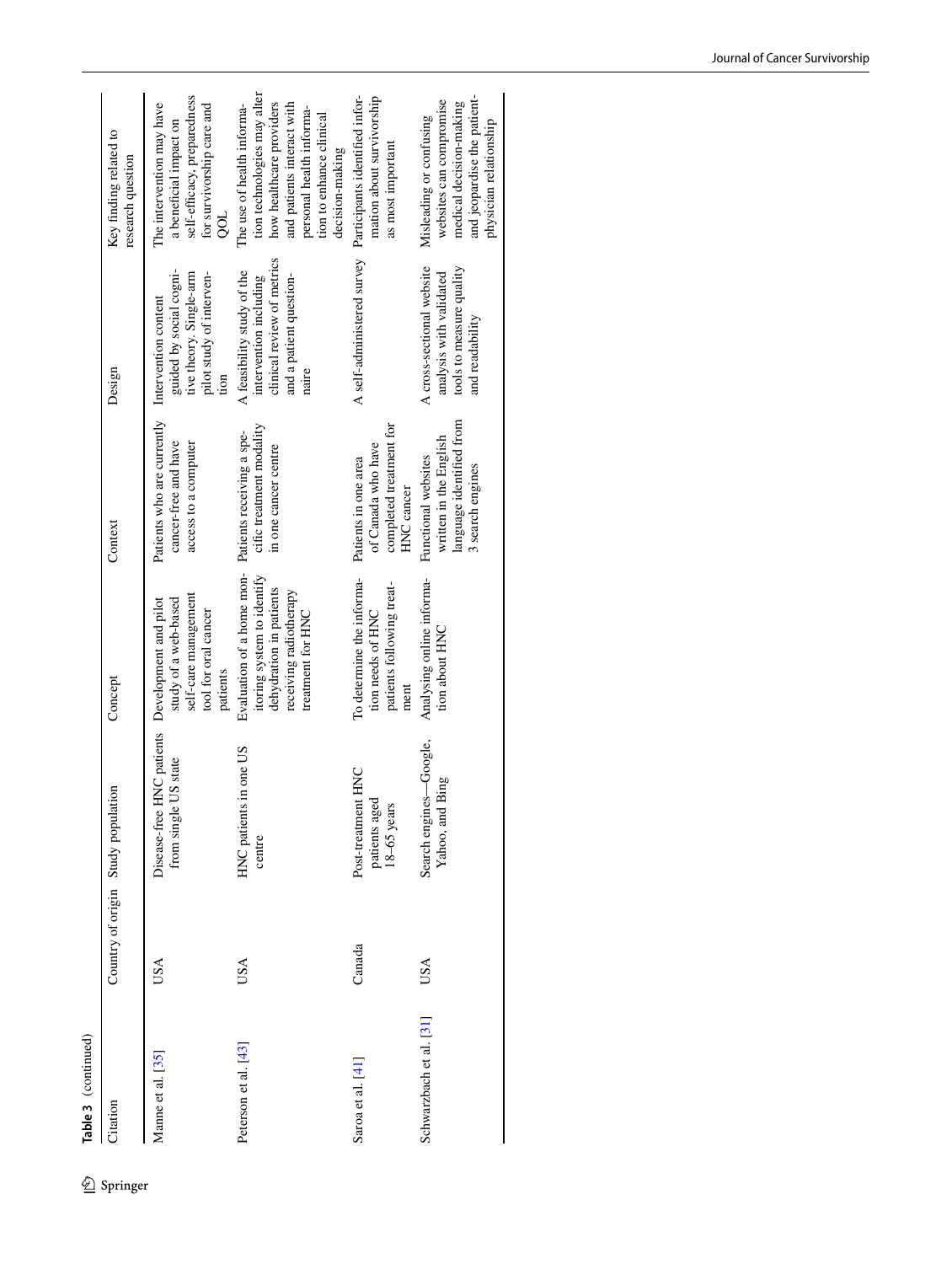|        |           | Search engine Total found Total screened | Excluded<br>post screen-<br>1ng | Reasons for exclusion                                                                              | Added | Reason for addition                                              | Final No |
|--------|-----------|------------------------------------------|---------------------------------|----------------------------------------------------------------------------------------------------|-------|------------------------------------------------------------------|----------|
| Google | 1,730,000 | 105 unique sites 31                      |                                 | Sites not found<br>Security issues flagged<br>Duplication                                          |       | Identified on another site.<br>Not found during Google<br>search | 74       |
| Google |           | 74                                       | 12                              | For health professionals only                                                                      |       |                                                                  | 62       |
| Google |           | 62                                       | 30                              | Contained only advertisements,<br>media reports/research find-<br>ings, clinical guidelines, blogs |       |                                                                  | 32       |

<span id="page-6-0"></span>**Table 4** Search terms—websites

The majority of the web-based interventions focused solely on the post-treatment component of the treatment trajectory, ranging from exercise programmes [\[34](#page-16-19)], rehabilitation programmes [[39\]](#page-16-15) to self-management and survivorship initiatives [\[12,](#page-15-11) [35](#page-16-12), [40,](#page-16-16) [42](#page-16-18)]. One was remote monitoring of symptoms, namely dehydration risk during treatment [\[43](#page-16-20)], and one focused solely on the pre-treatment period [[38](#page-16-14)]. Some studies that focused on online intervention development assessed e-literacy and readability [\[31,](#page-16-9) [36](#page-16-13)], alongside information needs and preferences [[41](#page-16-17)], while others explored HNC patients' use of online resources such as You-Tube<sup>™</sup> [[37](#page-16-21)] and online cancer networks [[33](#page-16-11)].

Studies focusing on web-based development [\[12,](#page-15-11) [35,](#page-16-12) [42](#page-16-18)] or adaption of current interventions [[34](#page-16-19)] used a range of research designs including qualitative [\[12\]](#page-15-11), quantitative methods [\[36](#page-16-13), [37](#page-16-21)] to include surveys [\[33,](#page-16-11) [41](#page-16-17)], randomised controlled trial [[40](#page-16-16)]; and mixed methods for a feasibility study [[43\]](#page-16-20).

Participant sample size within studies focusing on intervention development or evaluation ranged from 14 [[38](#page-16-14)] to 4295 [[33\]](#page-16-11). Studies providing a review of HNC web-based resources, ranged in number of those being reviewed from 3  $[36]$  $[36]$  to 27 [[31\]](#page-16-9) to 96 online videos [[37\]](#page-16-21). Within this scoping review, six studies focused purely on patients [\[33](#page-16-11)–[35,](#page-16-12) [40,](#page-16-16) [41](#page-16-17), [43](#page-16-20)]; one focused on both patients and family carers [[12\]](#page-15-11) and three on patients and healthcare professionals [[38,](#page-16-14) [39,](#page-16-15) [42](#page-16-18)]. The remaining three papers [[31,](#page-16-9) [36,](#page-16-13) [37\]](#page-16-21) explored websites which could be used by patients, carers or healthcare professionals.

#### **Themes**

### **Theme 1: Providing information about HNC and related treatments**

Overall, very few studies provided information on the pre-treatment phase of the HNC trajectory, with one of the papers addressing the preparedness of HNC patients for surgery, which was specifc to those undergoing a laryngectomy [[37\]](#page-16-21). Findings for this targeted population revealed the potential beneft of patient videos as a mechanism for providing information to aid decision-making surrounding having a laryngectomy, and gaining insight into the perceived post-treatment QOL issues. While this study demonstrated a demand for patient-focused information on treatment of laryngeal cancer, a sizeable patient population was attempting to meet this need through You-Tube; with the most beneficial, reliable and detailed videos being those produced by healthcare professionals [[37](#page-16-21)].

Online resources developed for healthcare professionals had more detailed and accurate information that those uniquely for a patient cohort [[36](#page-16-13), [37\]](#page-16-21). Subsequently, open-access professional web-based interventions may expose patients to alarming information or excessively complex information, with the possible result of evoking distress and adversely infuencing patients' behaviour and decision-making.

When both quality and readability of educational content from HNC web-based interventions have been examined, the consensus drawn is patients should be advised to access online sites maintained by healthcare professionals to ensure accuracy of information [[36](#page-16-13)]. Nonetheless, this premise cannot be universally accepted, given evidence that online information about HPV +ve oropharyngeal cancer was found to be insufficient following quality assessment of 27 unique web pages [\[31](#page-16-9)], using the QUEST analysis tool [[32\]](#page-16-10). The readability of these 27 websites was also poor, refecting the challenges of writing information about complex conditions in a way that is easy for the public to understand. Misleading or confusing information on web-based interventions can compromise decisionmaking and jeopardise the patient-physician relationship. Creating a few trustworthy web-based resources, that meet quality criteria and are routinely reviewed, could result in the provision of a list of these vetted websites being given to patients and published on a hospital/clinic's own web page.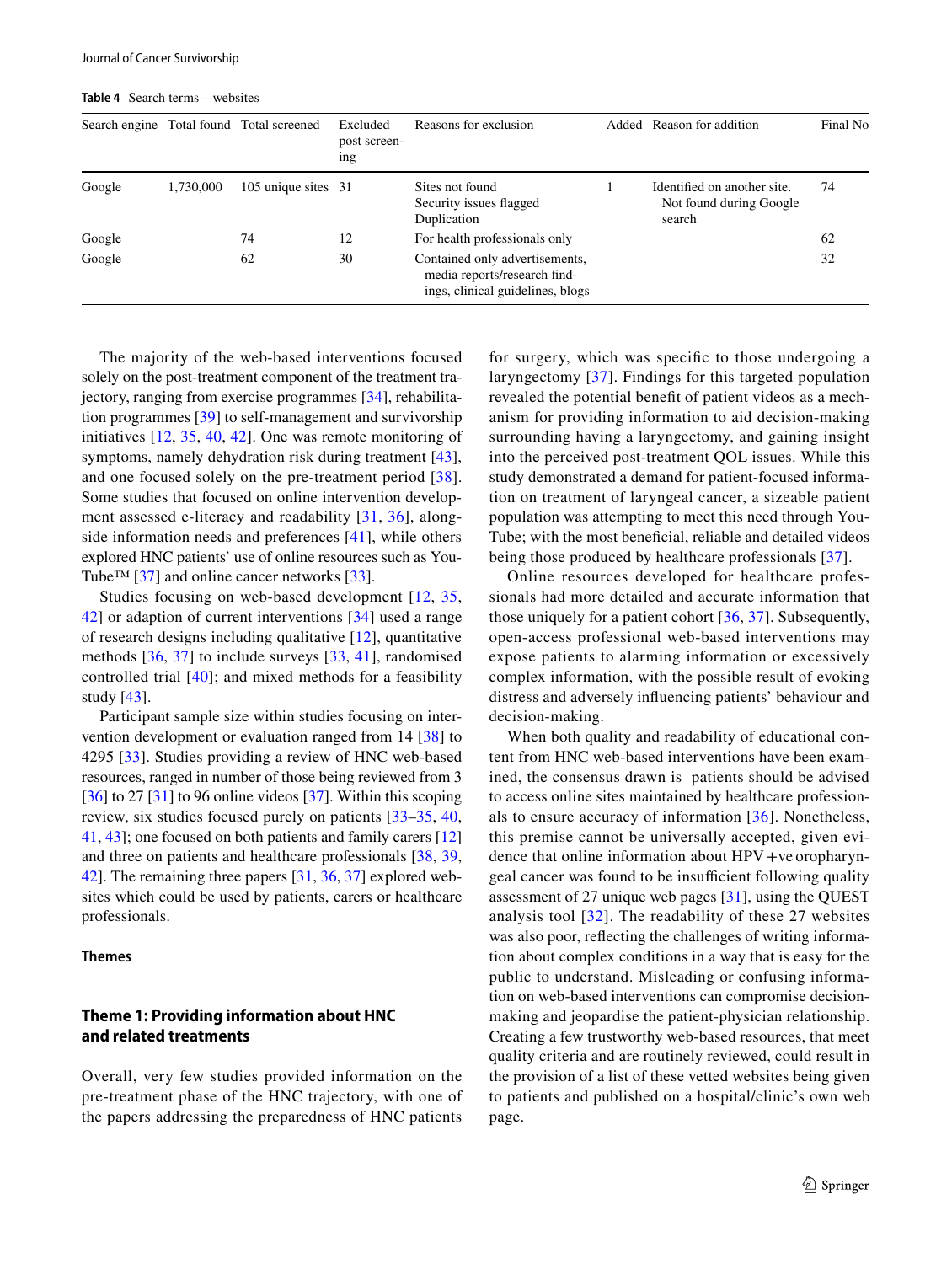<span id="page-7-0"></span>

|                                                                                                               | Content                                                                                                                                                                               | Key finding related to research question                         | Analysis HoN  | QUEST score (range 0<br>(lowest) to 28 high-<br>$est) + \%$ |
|---------------------------------------------------------------------------------------------------------------|---------------------------------------------------------------------------------------------------------------------------------------------------------------------------------------|------------------------------------------------------------------|---------------|-------------------------------------------------------------|
| National Health Service (UK) www.nhs.uk/<br>conditions/head-and-neck-cancer                                   | Information on symptoms, causes, diagnosis,<br>treatment, living with and complications                                                                                               | Preparedness for treatment                                       |               | 13(46%)*                                                    |
| Macmillan Cancer support (UK) www.macmi<br>llan.org.uk/cancer-information                                     | Information on symptoms, causes, diagnosis,<br>iving with and support<br>treatment,                                                                                                   | Preparedness for treatment                                       | HoN certified |                                                             |
| www.cancerresearchuk.org<br>Cancer Research UK                                                                | Information on symptoms, causes, diagnosis,<br>iving with and support<br>treatment,                                                                                                   | Preparedness for treatment                                       |               | 19 (68%)                                                    |
| www.cancer.gov/types/head-and-neck<br>National Cancer Institute (USA)                                         | on symptoms, causes, diagnosis,<br>treatment, research and coping with cancer<br>Information                                                                                          | Preparedness for treatment                                       |               | 15(54%)                                                     |
| www.wikipedia.org/wiki/Head_and_neck_<br>Wikipedia<br>cancer                                                  | prevention, management, prognosis, epidemi-<br>Information on symptoms, causes, diagnosis,<br>ology, research, external links                                                         | Text only                                                        |               | 23 (82%)*                                                   |
| www.wikidoc.org/index.php/Head_and_neck_<br>Wikipedia (Wikidoc)<br>cancer                                     | Information on classification, history and symp-<br>toms, differential diagnosis, primary preven-<br>tion. External links to Q&A, treatment and<br>radiology info                     | Text only                                                        |               | 19(68%)                                                     |
| National Institute for Health and Care Excel-<br>www.nice.org.uk<br>lence (UK)                                | Guidance (27) advice (1) pathways (6) local<br>practice (2) news (6) quality standards (1)                                                                                            | Preparedness for treatment                                       |               | 26 (93%)                                                    |
| Centers for Disease Control and Prevention<br>www.cdc.gov/cancer/headneck<br>(USA)                            | diagnosis, treatment, clinical trials, rehabilita-<br>Information on symptoms, causes, prevention,<br>tion, support                                                                   | Preparedness for treatment                                       |               | 21 (75%)                                                    |
| American Society of Clinical Oncology<br>www.cancer.net                                                       | Information and support                                                                                                                                                               | Questions to ask                                                 | HoN certified |                                                             |
| Oxford University Hospitals NHS Foundation<br>www.ouh.nhs.uk/cancer/cancer-by-type/head-<br>and-neck<br>Trust | sites for information and support. Large selec-<br>Oxford University Hospital. Links to other<br>Details of service personnel and services at<br>tion of patient information leaflets | Preparedness for treatment                                       |               | $12(43\%)*$                                                 |
| Head and Neck Cancer UK<br>www.hancuk.org                                                                     | Patient stories; information and support                                                                                                                                              | Patient narratives (text only)<br>Preparedness for treatment     |               | 4 (14%)                                                     |
| The Christie NHS Foundation Trust<br>www.christie.nhs.uk                                                      | Information and support; services, PALS                                                                                                                                               | Preparedness for treatment                                       |               | 14 (50%)                                                    |
| Radiological Society of North America<br>www.radiologyinfo.org                                                | Radiation information for patients. Sub section<br>provides information on various options for<br>radiation therapy in HNC                                                            | Preparedness for treatment                                       | HoN certified |                                                             |
| The Royal Marsden NHS Foundation Trust<br>www.royalmarsden.nhs.uk                                             | Details of services and information and support.<br>Dedicated head and neck page                                                                                                      | Preparedness for treatment                                       |               | 8(29%)                                                      |
| Head and Neck Cancer Alliance (USA)<br>www.headandneck.org                                                    | Survivorship webinars/videos; information and<br>support                                                                                                                              | Patient narrative videos(not specifically about<br>preparedness) |               | 18 (64%)                                                    |
| British Association of Head and Neck Oncolo-<br>www.bahno.org.uk<br>gists                                     | organisation with patient area<br>Professional                                                                                                                                        | Information on prevention and symptoms                           |               | 14 (50%)                                                    |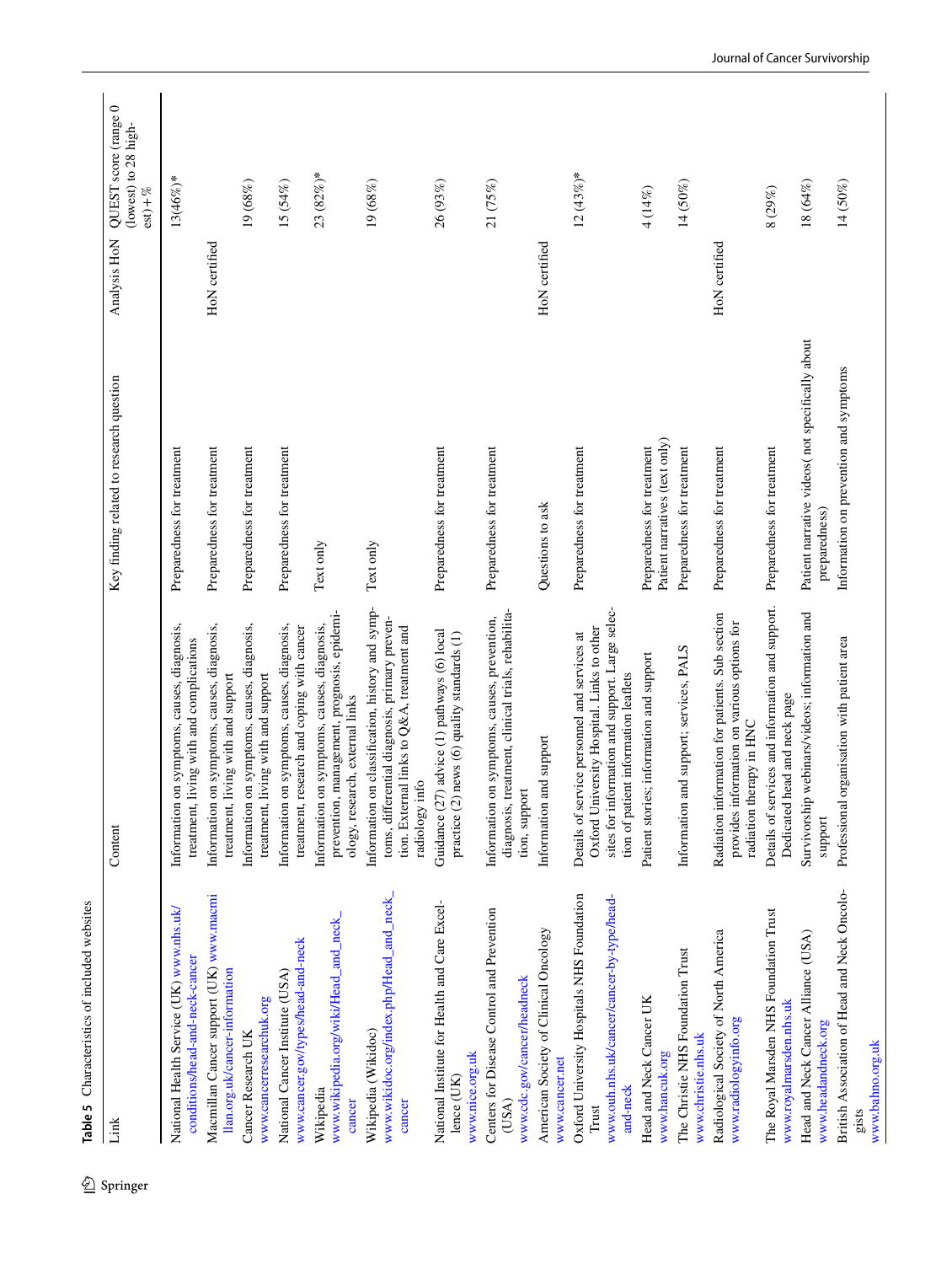| Link                                                                                                    | Content                                                                                                                                                                                                                                                    | Key finding related to research question                                                    | Analysis HoN  | QUEST score (range 0<br>(lowest) to 28 high-<br>$est) + \%$ |
|---------------------------------------------------------------------------------------------------------|------------------------------------------------------------------------------------------------------------------------------------------------------------------------------------------------------------------------------------------------------------|---------------------------------------------------------------------------------------------|---------------|-------------------------------------------------------------|
| British Columbia Cancer (Canada)<br>www.bccancer.bc.ca                                                  | Links to a number of guides for patients attend-<br>ing the centre. Dedicated page for HNC with<br>information and support links                                                                                                                           | Preparedness for treatment                                                                  | HoN certified |                                                             |
| www.merckgroup.com<br>Merck (Germany)                                                                   | eral patient experience videos and infographics<br>Company webpage available to the public. Sev-<br>on site                                                                                                                                                | Patient narrative videos (not related to prepared-<br>Preparedness for treatment<br>ness)   | HoN certified |                                                             |
| www.cancercare.org/diagnosis/head-and-neck-<br>Cancercare (USA)<br>cancer                               | general topic info. Links to other organisations<br>Information on support and information includ-<br>ing podcasts, workshops and publications.<br>Board for questions to be submitted and<br>and webpages                                                 | Preparedness for treatment                                                                  |               | 16 (57%)                                                    |
| www.cancercouncil.com.au/head-and-neck-<br>Cancer Council NSW (New South Wales,<br>Australia)<br>cancer | Info on subtypes (very good illustrations). Links Preparedness for treatment<br>to other support and information                                                                                                                                           |                                                                                             | HoN certified |                                                             |
| www.moffitt.org/cancers/head-and-neck-cancer/<br>Moffitt Cancer Center (USA)<br>faqs                    | on diagnosis, treatment, FAQs.<br>Patient experience videos<br>Information                                                                                                                                                                                 | Patient narrative videos (not related to prepared-<br>Preparedness for treatment<br>ness)   |               | 10(36%)                                                     |
| Cancer Council Victoria (Australia)<br>www.cancervic.org.au                                             | Links to information on overview, diagnosis,<br>treatment                                                                                                                                                                                                  | Preparedness for treatment                                                                  | HoN certified |                                                             |
| www.cancerquest.org/patients/cancer-type<br>Emory University (USA)                                      | international resources (links to services across<br>Link to HNC webpage for patients. Developed<br>diagnosis, staging, treatment, survivorship,<br>on anatomy, types, risk factors, symptoms,<br>in consultation with patients. Information<br>the world) | Preparedness for treatment                                                                  |               | 16 (57%)                                                    |
| www.mskcc.org/cancer-care/types/head-neck<br>Memorial Sloan Cancer Center (USA)                         | on signs and symptoms, diagnosis,<br>survivorship<br>Information<br>treatment,                                                                                                                                                                             | Preparedness for treatment                                                                  |               | 13 (46%)                                                    |
| www.aacr.org/patients-caregivers/cancer/head-<br>American Association for Cancer Research<br>and-neck   | Information on subtypes, survivorship videos<br>and patient advocacy section                                                                                                                                                                               | Patient narratives (text only related to survivor-<br>Preparedness for treatment<br>$\sinh$ |               | $10(36\%)*$                                                 |
| www.mylifehouse.org.au/for-patients/cancer-<br>Chris O'Brien Lifehouse (Australia)<br>types             | diagnosis, treatment, support. Tab for patients/<br>caregivers. Includes links to support groups<br>Covers different cancers. HNC page covers<br>and beyond five page                                                                                      | Preparedness for treatment                                                                  |               | 14 (50%)                                                    |
| Cancer Council (Australia)<br>www.cancer.org.au                                                         | Online support services including e-learning<br>Talk to Someone (support groups,<br>peer support), Cultural Resources,<br>Practical Assistance, Emotional Assistance,<br>Sections on<br>telephone                                                          | Preparedness for treatment                                                                  | HoN certified |                                                             |

**Table 5** (continued)

Table 5 (continued)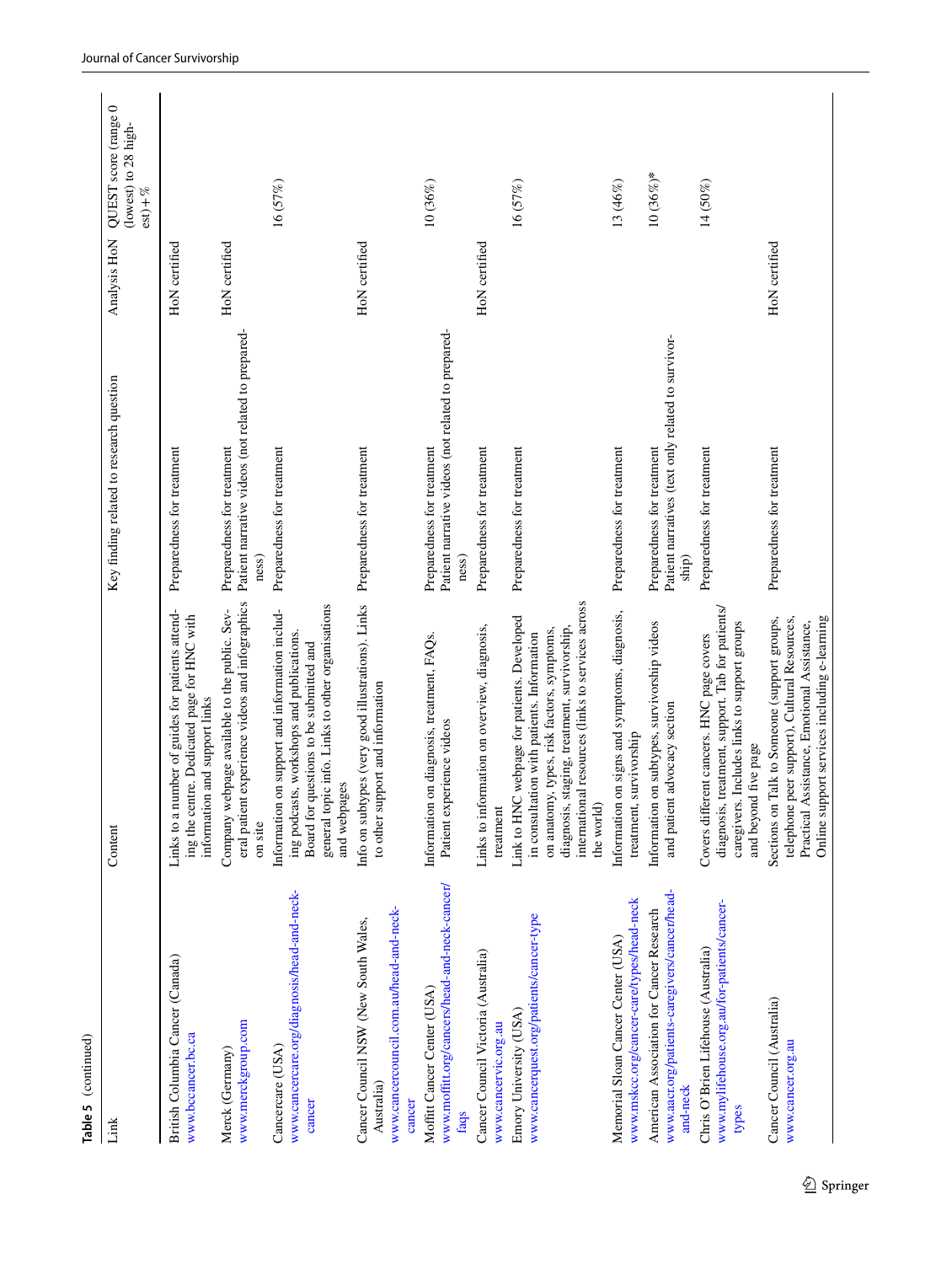| Link                                                                                                       | Content                                                                                                                                                                                                                                                                                                                                                | Key finding related to research question                                                  | Analysis HoN QUEST score (range 0<br>(lowest) to 28 high-<br>$est) + \%$ |
|------------------------------------------------------------------------------------------------------------|--------------------------------------------------------------------------------------------------------------------------------------------------------------------------------------------------------------------------------------------------------------------------------------------------------------------------------------------------------|-------------------------------------------------------------------------------------------|--------------------------------------------------------------------------|
| www.cancer.ie/mouth-head-and-neck-cancer<br>Irish Cancer Society                                           | Information on diagnosis, treatment, support and Preparedness for treatment<br>publications                                                                                                                                                                                                                                                            |                                                                                           | 16 (57%)                                                                 |
| Fox Chase Cancer Center (USA)<br>www.foxchase.org                                                          | survivorship, patient stories and clinical trials<br>Page on HNC including diagnosis, treatment,<br>Patient and families support services section.                                                                                                                                                                                                     | Patient narratives (text only, no HNC patients<br>Preparedness for treatment<br>featured) | 16(57%)                                                                  |
| www.ahns.info/resources/education/patient_<br>American Head & Neck Society<br>education                    | views, HPV vaccine for boys, find a physician<br>Patient education from the American Head and<br>Neck Society includes survivorship, inter-                                                                                                                                                                                                            | Patient narrative videos with cancer survivors<br>reflecting on cancer journey            | $15(54\%)$                                                               |
| ENT Health (American Academy of Otolaryn-<br>gology—Head and Neck Surgery)<br>www.enthealth.org/conditions | HNC page covers symptoms, treatment, ques-<br>tions for doctors                                                                                                                                                                                                                                                                                        | Preparedness for treatment                                                                | 13 (46%)                                                                 |
| Head and Neck Cancer Australia<br>www.headandneckcancer.org.au                                             | nar, personal stories, find a clinic, latest news.<br>Additionally for health professionals includes<br>caregivers/family/friends, find support, webi-<br>patient information sheets and research info<br>diagnosis, treatment, health and well-being,<br>lies/professionals. Tabs cover: cancer types,<br>Website dedicated to HNC for patients/fami- | Patient narratives (text only)<br>Preparedness for treatment                              | 13 (56%)                                                                 |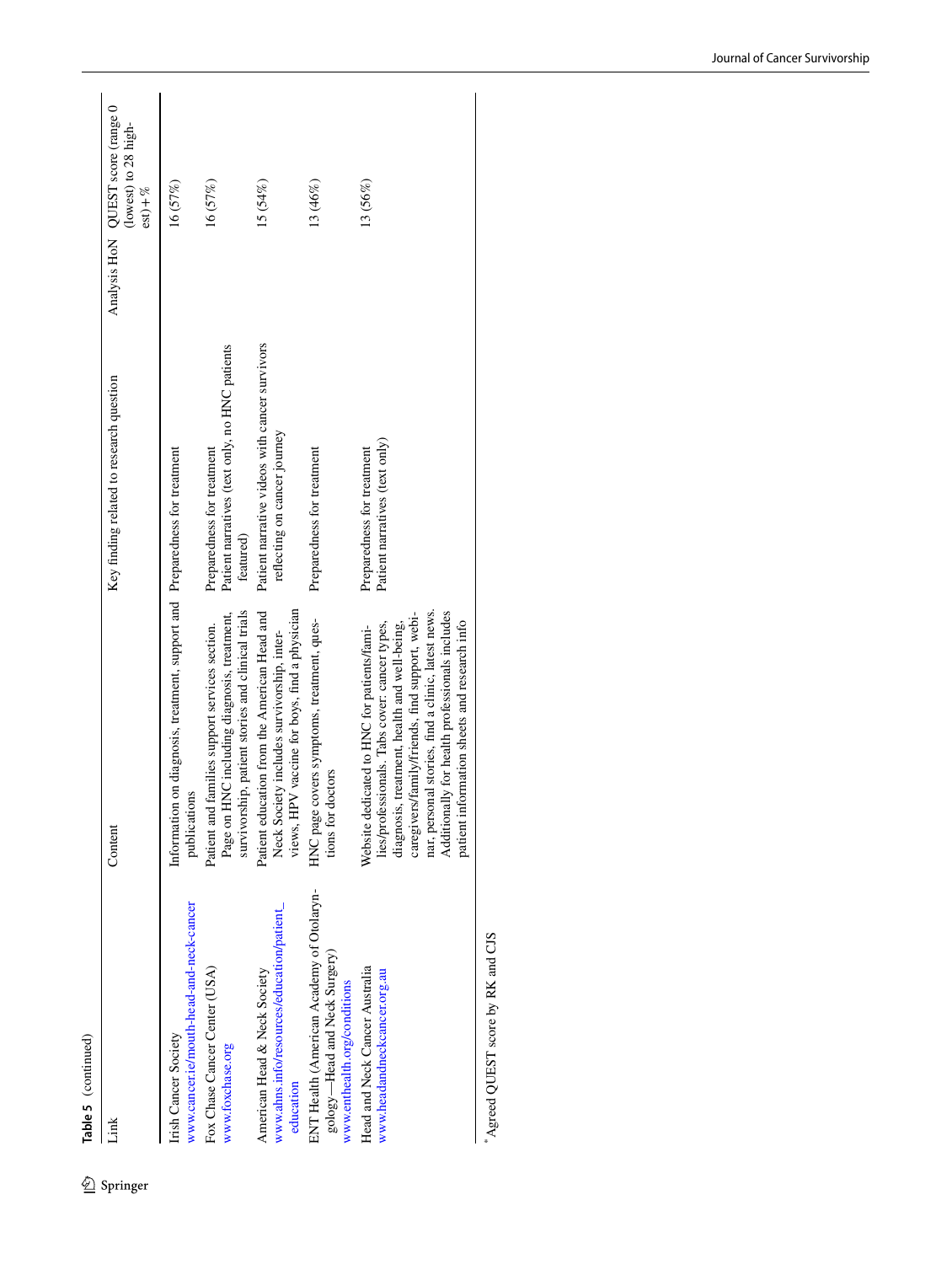#### <span id="page-10-0"></span>**Fig. 1** PRISMA-ScR



### **Theme 2: Ongoing advice and support during HNC treatment**

This was the predominant focus for many of the studies  $(n=7)$ [\[12](#page-15-11), [33–](#page-16-11)[35,](#page-16-12) [39](#page-16-15), [40](#page-16-16), [43\]](#page-16-20). Healthcare professionals have suggested that self-care interventions for HNC patients should include problem-solving advice to help patients when they return home [\[12](#page-15-11), [34](#page-16-19), [40\]](#page-16-16), whereas patients would argue that potential problems should be identifed before treatment, so they have time to think about actions they may need to take, and questions that they may want answer [\[39\]](#page-16-15). Although online self-care programmes can be helpful for HNC patients [\[39](#page-16-15)], adherence may depend on the degree of connectivity patients feel with the team who are treating them [[35\]](#page-16-12) and support ofered by healthcare professionals, in combination with an online resource [[34](#page-16-19)]. Discussing and promoting specifc online resources with patients during consultations may add value to their use as a supportive interventions for patients at home [\[42\]](#page-16-18).

Some web-based interventions were developed to track and monitor patient's symptoms at home, by collecting biometric parameters remotely, potentially facilitating closer partnership with clinicians for monitoring care, promoting engagement and shared decision-making [[43\]](#page-16-20). Monitoring physical and physiological parameters remotely and in real time, including pulse, blood pressure and weight, plus patient-reported outcomes may offer cost-effective strategies to optimise cancer care outside of the clinic setting. Such interventions may also support patients by offering reassurance that their healthcare professionals are being provided with objective data during active treatment and alerted to any potential health-related issues, such as the aforementioned, which demonstrated early detection of dehydration during radiotherapy [[43\]](#page-16-20). Ease of access to remote monitoring may also encourage patient adherence to treatment, with reporting of new symptoms or side effects more readily, thus improving real-time clinical decision-making.

In most of the studies where web-based self-management interventions were tested, patients valued the knowledge gained, enhanced control and perceived self-efficacy from using the intervention [[35,](#page-16-12) [39](#page-16-15), [43\]](#page-16-20).

### **Theme 3: Management strategies promoting adjustment to life with or beyond HNC**

Within web-based interventions, use of former HNC patients to describe their long-term lived experience is a method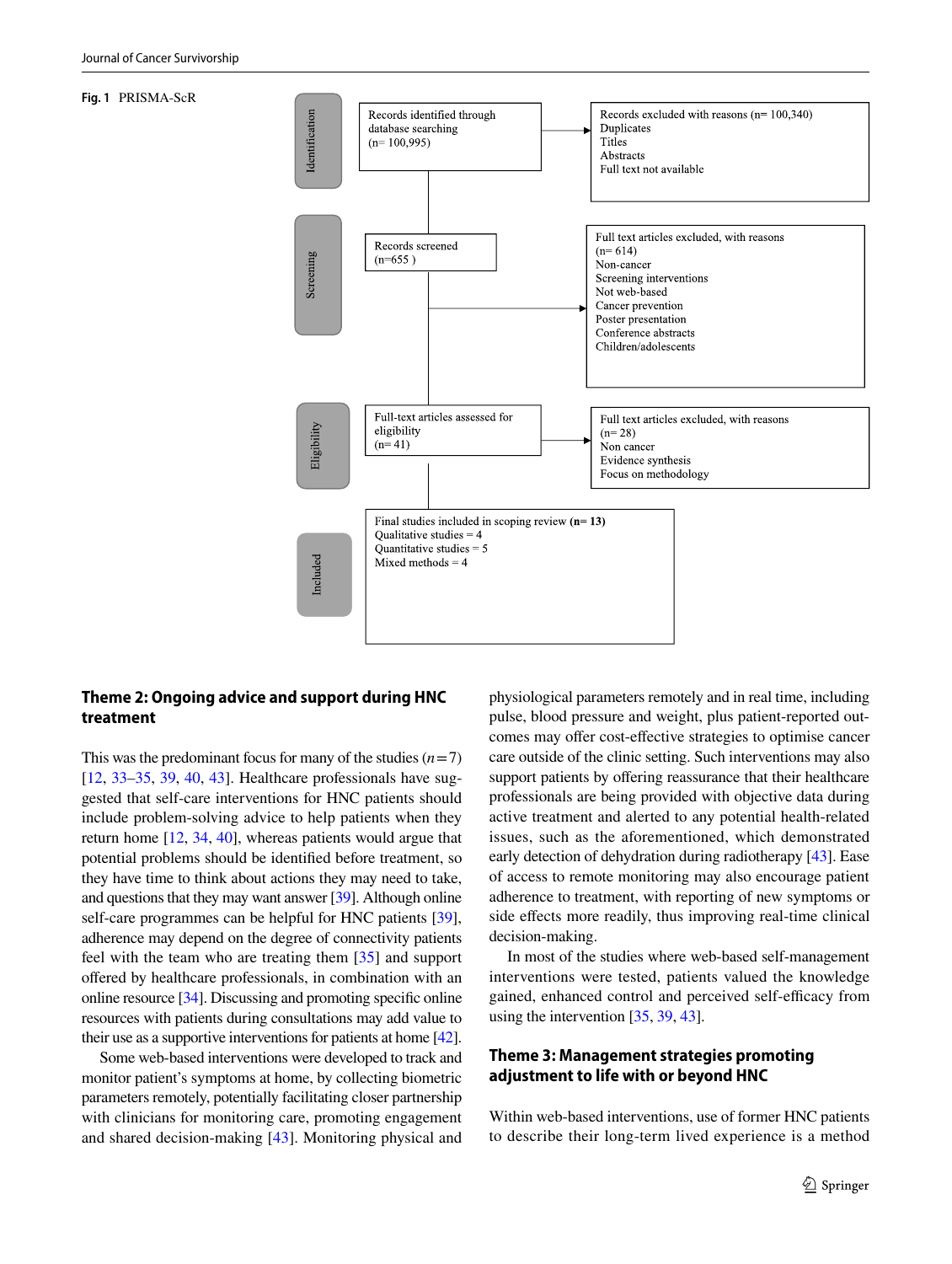used by some researchers to provide a realistic and patientcentred perspective. This provides an opportunity to model behaviours and share survivor stories of beneficial selfmanagement interventions [\[12,](#page-15-11) [34,](#page-16-19) [38\]](#page-16-14). Furthermore, some researchers found that including patient experience stories within an online intervention provided other survivors with a sense of emotional and social support [\[33](#page-16-11)]. This was particularly true for HNC patients who had less social interaction because of increased self-consciousness related to their altered appearance [[33](#page-16-11)]. Even those who are regarded as longer-term survivors indicated an interest in learning selfcare strategies from others [[12](#page-15-11)]. Overall there was a clear acknowledgement, derived from patient feedback, that more patient stories/videos were advocated to enhance usefulness of web-based interventions for HNC patients [[12](#page-15-11), [38](#page-16-14)]. Nonetheless, HNC survivors recognised the need for caution when accessing patient narratives, refecting the uniqueness of an individual's journey.

### **Theme 4: Optimisation and quality of web‑based interventions for HNC patients**

From the 13 included studies, the barriers and enablers identifed when designing and using web-based interventions for HNC patients are noted in Table [6.](#page-11-0) To promote acceptability and usability of web-based interventions, most authors advocate the need for extensive stakeholder engagement, in an iterative process, to minimally include HNC patients and clinicians [\[39,](#page-16-15) [43\]](#page-16-20). Involving patients and clinicians throughout all aspects of web-based intervention development and the testing process can enhance the acceptability and efectiveness of web-based interventions [[39](#page-16-15)]. Furthermore, consideration should be given to the quality (reliability and accuracy) and readability of the information when designing online material [[31](#page-16-9)].

Some studies evidenced patients' desire for web-based interventions to be interactive so that patients/carers could

<span id="page-11-0"></span>**Table 6** Enablers and barriers to designing and using web-based interventions for HNC patients

| Enablers                          | <b>Barriers</b>                                |
|-----------------------------------|------------------------------------------------|
| Theoretical framework             | Poor quality information                       |
| Co-production                     | Poor design features                           |
| Stakeholder engagement            | Lack of signposting—poor<br>navigational tools |
| Ease of access                    | Poor health literacy of patient                |
| Experience-based information      |                                                |
| Health literacy considered        |                                                |
| Credibility of developers         |                                                |
| Based on current evidence         |                                                |
| Tailoring/layering of information |                                                |

actively engage with healthcare professionals in real time or submit questions [[12](#page-15-11)]. This would require sites to be monitored by staf, which is likely to be appropriate if the premise of the intervention is for symptom tracking and monitoring, as a mechanism for directing care delivery. However, for other aspects of survivorship care, self-management applications where patients can use them independent of healthcare professionals may facilitate sustainability of long-term survivorship care [[40\]](#page-16-16). Furthermore, if HNC web-based interventions can be tailored to refect individuals' needs, this is likely to enhance health-related QOL [[37,](#page-16-21) [38,](#page-16-14) [40](#page-16-16), [42](#page-16-18)].

#### **Websites**

#### **Range of sites**

Following eligibility screening using the inclusion/exclusion criteria, 32 websites were included in the fnal analysis. The websites were generated in a range of countries, namely, US (*n*=13), UK (*n*=9), Australia (*n*=5), Europe (*n*=2), mixed  $(n=2)$  and Canada  $(n=1)$ . Sites tended to be owned by charities (indicated by request for donations)  $(n=16)$ , followed by government  $(n=8)$ , healthcare facilities  $(n=5)$ , commercial organisations  $(n=1)$  and free encyclopaedia  $(n=2)$ . The content of the website has been themed to include patient stories, information on the management of HNC and information on healthcare professionals.

#### **Themes**

### **Theme 1: Patient stories**

There was a combination of tumour-specifc (HNC) and general cancer websites identified, which encompassed patient stories at key points of the cancer continuum, such as at diagnosis, during treatment and living with and beyond cancer [\[www.macmillan.org.uk](http://www.macmillan.org.uk); [www.ahns.info](http://www.ahns.info); [www.heada](http://www.headandneckcancer.org.au) [ndneckcancer.org.au\]](http://www.headandneckcancer.org.au). Some websites had navigational tiles, clearly indicating the location of patient stories within the website, which generally made access much easier [\[www.](http://www.hancuk.org) [hancuk.org;](http://www.hancuk.org) [www.headandneck.org\]](http://www.headandneck.org). Others provided enhanced navigation by adding a short summary descriptor of video content (tumour subtype and aspect of cancer journey) [\[www.merckgroup.com\]](http://www.merckgroup.com), making it easy for viewers to select videos likely to best meet their needs. Within some of the generalist cancer websites, indexing of tumour type was not provided [\[www.cancercare.org\]](http://www.cancercare.org), which could lead to difficulties for HNC patients to find the most relevant and meaningful stories for them.

Websites varied on mode for displaying patient stories, from text form [\[www.hancuk.org;](http://www.hancuk.org) [www.christie.nhs.uk\]](http://www.christie.nhs.uk) to videos [\[www.cancercare.org;](http://www.cancercare.org) [www.headandneck.org](http://www.headandneck.org);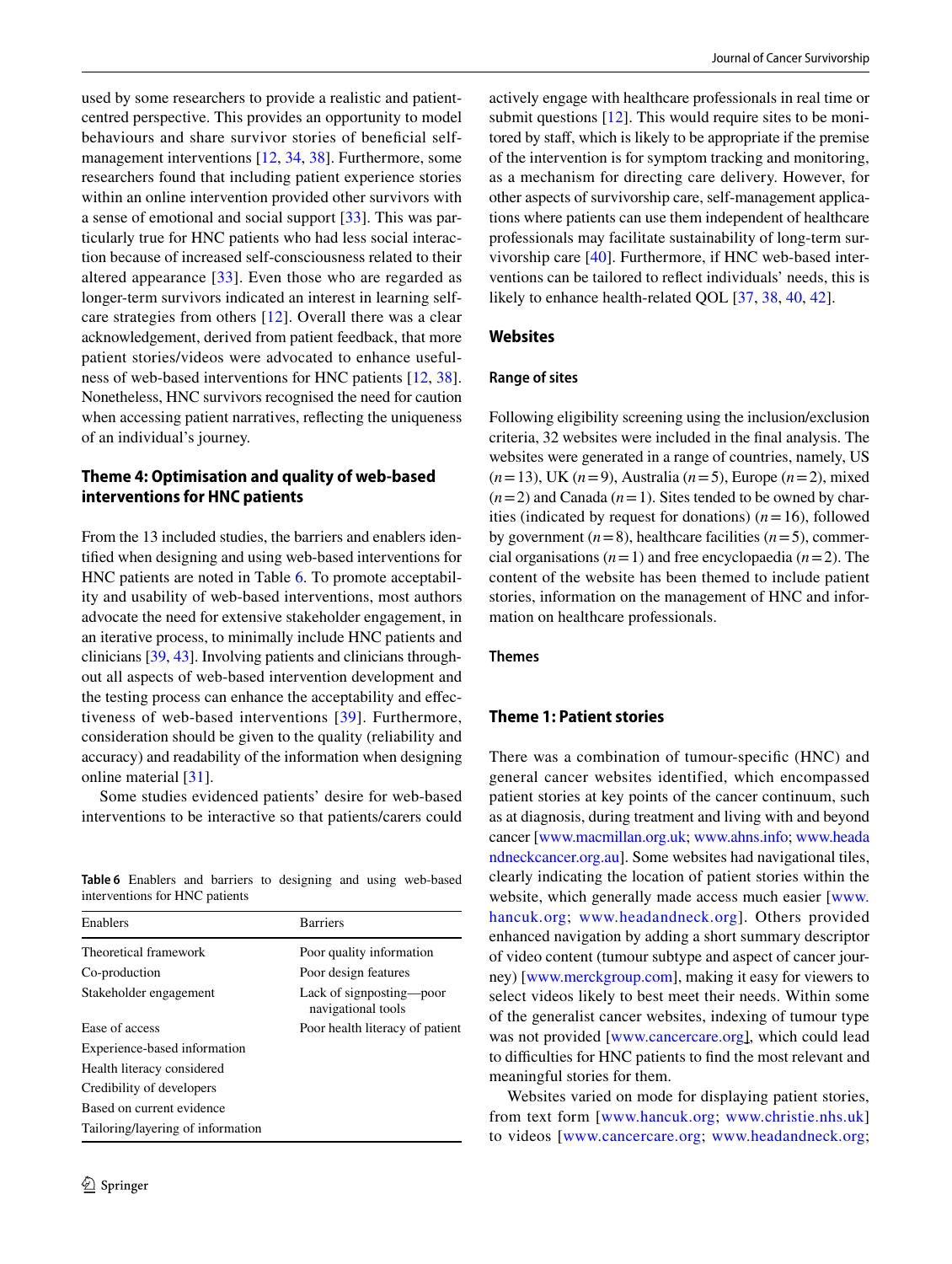[www.merckgroup.com\]](http://www.merckgroup.com) or webinars [\[www.headandneck.](http://www.headandneck.org) [org\]](http://www.headandneck.org). Some websites include blogs [[www.macmillan.org.](http://www.macmillan.org.uk) [uk](http://www.macmillan.org.uk)], enabling people to enter journal excerpts about their experiences, and podcasts [[www.cancerresearchuk\]](http://www.cancerresearchuk) for patients to speak about specifc aspects of their cancer journey. As before, when there was no signposting to blogs and podcasts for specifc cancer types, viewers were required to trawl through all the available content, making navigation potentially cumbersome.

Most of the Australian sites featured in this review [[www.](http://www.cancercouncil.com.au) [cancercouncil.com.au;](http://www.cancercouncil.com.au) [www.cancervic.org.au;](http://www.cancervic.org.au) [www.cancer.](http://www.cancer.org.au) [org.au](http://www.cancer.org.au)] used the Australian Cancer Council branding which lends a certain familiarity, authenticity and credibility for viewers around cancer information. One website had a facility for interactive patient engagement [[www.cancer.org.au](http://www.cancer.org.au)], with a tab entitled *iheard* which explores the myths around cancer and allows viewers to submit questions about things they may have heard or been told. Other innovative additions to the patient stories within websites were provision of a side bar for each story which included disease-specifc information, the doctors involved in the patient's care and what type of treatment the patient had [[www.foxchase.org](http://www.foxchase.org)]. This was provided by an American healthcare organisation website, thus inclusion of the doctors' details facilitated individuals' visibility, which could potentially promote onward patient referral, within a private healthcare setting. Furthermore, one site included a *Survivor Support* tab which can put newly diagnosed patients in touch with cancer survivors to provide one-to-one support [[www.cancer.ie](http://www.cancer.ie)].

#### **Theme 2: Information on the management of HNC**

Written patient information is available on most of the sites with the exception of [www.enthealth.org.](http://www.enthealth.org) Some websites include information on prevention of HNC [\[www.cdc.gov](http://www.cdc.gov)], treatment options [[www.macmillan.org.uk;](http://www.macmillan.org.uk) [www.ahns.info](http://www.ahns.info); [www.headandneckcancer.org.au\]](http://www.headandneckcancer.org.au), emotional support [[www.](http://www.cancer.gov) [cancer.gov](http://www.cancer.gov); [www.cancer.net;](http://www.cancer.net) [www.bccancer.bc.ca](http://www.bccancer.bc.ca); [www.](http://www.mylifehouse.org.au) [mylifehouse.org.au\]](http://www.mylifehouse.org.au), symptom management such as pain [\[www.bccancer.bc.ca](http://www.bccancer.bc.ca)], and spiritual care [[www.bccancer.bc.](http://www.bccancer.bc.ca) [ca\]](http://www.bccancer.bc.ca), prognosis [[www.wikipedia.org](http://www.wikipedia.org); [www.cancerresearchuk\]](http://www.cancerresearchuk) and links to other patient information resources rather than providing them directly [\[www.cdc.gov](http://www.cdc.gov); [www.wikipedia.org](http://www.wikipedia.org); [www.wkidoc.org\]](http://www.wkidoc.org). Many of the sites include information about current research [[www.macmillan.org.uk](http://www.macmillan.org.uk); [www.cance](http://www.cancerresearchuk) [rresearchuk](http://www.cancerresearchuk); [www.cancer.gov\]](http://www.cancer.gov), which could be regarded as an incentive for viewers to make a donation to the site.

Of note, there were websites identifed that focused on clinical guidance and treatment pathways designed for healthcare professionals [\[www.nice.org.uk](http://www.nice.org.uk)], but can be accessed by the public. Such sites may help patients to see what is considered best practice, but patients may not be aware that not all guidance

will be adopted in every health authority, which has the potential to cause confusion and anxiety. Other websites were clearly aimed for professionals but one such site also included a tab entitled *Patient Area* which provided a series of external links for further advice and support [\[www.bahno.org.uk\]](http://www.bahno.org.uk). One of the links included was to a cookbook specifcally for HNC patients, which describes the challenges and tip for eating and swallowing after surgery and a series of recipes from HNC survivors.

Some websites pertained to specifc healthcare organisations [[www.ouh.nhs.uk](http://www.ouh.nhs.uk); [www.christie.nhs.uk](http://www.christie.nhs.uk); [www.royal](http://www.royalmarsden) [marsden](http://www.royalmarsden)], which more often listed HNC as one of many cancer types. These websites aligned to healthcare organisations varied immensely on the amount and quality of patient information on HNC, directly refected by QUEST scorings (see supplementary information). On addition to the information in text form, one of the websites [\[www.royalmarsden](http://www.royalmarsden)] provides a tab titled *Patient Information Library*, with a recite button enabling an audio guide, which increases accessibility for those with impaired vision or illiterate. In contrast, some of the titles of the navigational tiles are quite complex, requiring patients to know the clinical name of tests, treatments, etc. in order to access the correct information.

### **Theme 3: Information about the healthcare professionals/HNC team**

Information about the healthcare teams often appears on the organisational websites, with some being simply a list of the team members [\[www.ouh.nhs.uk](http://www.ouh.nhs.uk); www.moffitt.org], while others include staff pictures and key contact details [[www.](http://www.christie.nhs.uk) [christie.nhs.uk;](http://www.christie.nhs.uk) [www.mylifehouse.org.au](http://www.mylifehouse.org.au)]. Websites include videos from members of the HNC team, often relate to professionals advising on treatment modalities specifc to their professional discipline, such as a radiographer detailing radiotherapy [[www.ouh.nhs.uk\]](http://www.ouh.nhs.uk), surgeons talking about what to expect following an operation [[www.mylifehouse.org.au\]](http://www.mylifehouse.org.au) and a radiologist outlining diagnostic tests [\[www.radiologyinfo.](http://www.radiologyinfo.org) [org](http://www.radiologyinfo.org)]. This latter site provides specifc information using text, videos and images which could be considered a particularly helpful way of illustrating to patients what some of the diagnostic equipment looks like.

### **Discussion**

One consequence of the COVID-19 pandemic has been the increasing reliance on electronic communication, with greater patient acceptance surrounding the need for virtual communication strategies [[44](#page-16-22)]. As patients increasingly look to the internet for advice and support, healthcare professionals are in a position to provide high-quality, evidence-based online interventions. These web-based interventions have the potential to aid decision-making,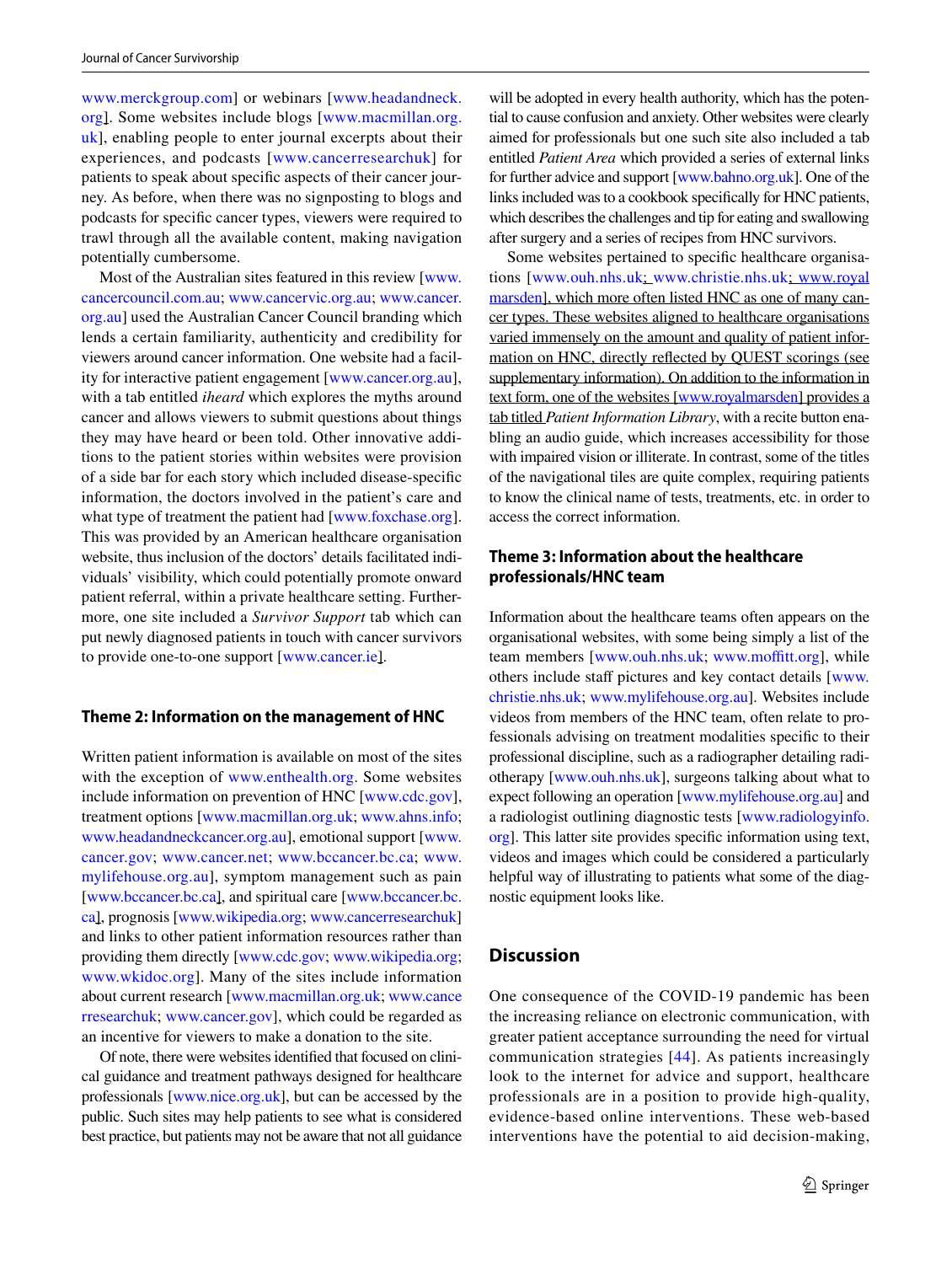provide advice, promote self-management and enable realtime remote monitoring of symptoms [[45](#page-16-23), [46](#page-16-24)]. With this in mind, the main fndings of this scoping review was the lack of evidence-based and theory-driven web-based interventions, encompassing HNC patient's lived experience for use in clinical practice to aid decision-making and preparedness for treatment. More often web-based interventions were not co-produced by professionals and patients.

#### **Aiding shared decision‑making**

There is an evident gap in both the literature and availability of high-quality patient-focused online resources for use in clinical practice to aid decision-making for HNC patients. Studies within the scoping review acknowledged that patient narratives would be particularly helpful in web-based interventions for this complex tumour group but are often absent [[12](#page-15-11), [38](#page-16-14)]. When available and accessible on online platforms such as YouTube™, this information proved helpful but limited to a subsection of HNC patients (those with a laryngectomy) [[37](#page-16-21)], therefore not addressing the wider needs of this patient population. Given the specifc, often long-term impact of various HNC treatment options [[38](#page-16-14)], this necessitates the need for web-based resources that provides information across the spectrum of treatment options with patient narratives embedded, which could be used to foster a shared decision-making approach [[16](#page-15-15), [47\]](#page-16-25). Multimedia approaches should be integrated for the sharing of patient lived experience, as studies demonstrate that patients do respond positively to such approaches [\[48\]](#page-16-26), and could consequently augment face to face consultations by providing realistic patient-focused perspectives.

Cognisance should be given when developing web-based interventions on open-access platforms, as by defnition they allow patients to fnd and engage with material freely, especially if the resource is not primarily intended for patients but healthcare professionals. Digital interventions for healthcare professionals entail predominately explicit facts and opinions, correlated with healthcare delivery systems and biomedical research, which can have a prescriptive focus [\[49\]](#page-16-27). Whereas patient-focused online resources, developed with embedded patient narratives, offer other patients substantial expertise on strategies for coping with issues relating to everyday living. These are often gained through trial and error of the lived experience, which can have added value as it is more easily comprehended and accessible for patients.

#### **Preparedness for treatment**

Promoting physical and psychological preparedness for treatment is fundamentally important, which underpins many prehabilitation programmes [\[50](#page-16-28)], utilising behavioural change. Although integral to successful post-treatment outcomes, often patients fnd lifesyle behavioural modifcations challenging [[51](#page-16-29)]. Using web-based interventions can be helpful in motivating patients to make behavioural changes necessary to optimise treatment outcome [[52](#page-16-30), [53](#page-16-31)] but are unlikely to succeed if they are not accompanied by support or endorsement from their healthcare professionals [[49,](#page-16-27) [54](#page-17-0)].

### **Role in self‑management and promoting positive coping skills**

Self-management tools employed in HNC services [[12,](#page-15-11) [35](#page-16-12), [39\]](#page-16-15) and more broadly in chronic illnesses [\[55](#page-17-1)] provide patients with coping mechanisms to facilitate autonomy, through voluntary actions. These can promote self-efficacy through building their personal skill base and facilitate relatedness through access to peer and other support services [[12\]](#page-15-11). Other authors found that self-management tools improved self-knowledge and skills for HNC patients with tumour-specifc concerns, but identifed an issue surrounding the optimal timing of such interventions [[40](#page-16-16)]. In the wider literature relating to chronic illness, partnership between patient-clinical teams was also identifed as a key facilitator in self-management intervention success, but was also often the greatest barrier to success by its absence [\[56](#page-17-2)]. Therefore, to successfully promote the utility of online selfmanagement programmes, these should be promoted by the clinical teams and discussed during subsequent follow-up appointments.

#### **Developing online interventions**

Designing online interventions for patients presents a number of barriers and enablers relating to efficacy, credibility and quality (Table [6](#page-11-0)). Increasingly, it is recognised that developing online interventions should have a theoretical underpinning, for example, Theory of Self-Regulation [[34\]](#page-16-19) or Social Cognitive Theory [[35](#page-16-12)], and intervention development guided by frameworks such as the Person-Based Approach [\[57](#page-17-3)] or experience-based co-design [[38](#page-16-14)]. Despite having a theoretical basis, some online interventions were reported as less efective than hoped [\[40\]](#page-16-16). This does not mean there is no evidence of efficacy, but developers should undertake feasibility testing or process evaluation to ascertain what works, for whom and in what context. Such fndings are integral, providing an opportunity for web-based intervention refnement before formal evaluation and widespread implementation.

Patient and healthcare professional engagement in intervention development should be regarded as essential and a key enabler toward making an online resource maximally effective, credible and ensuring that it has clinical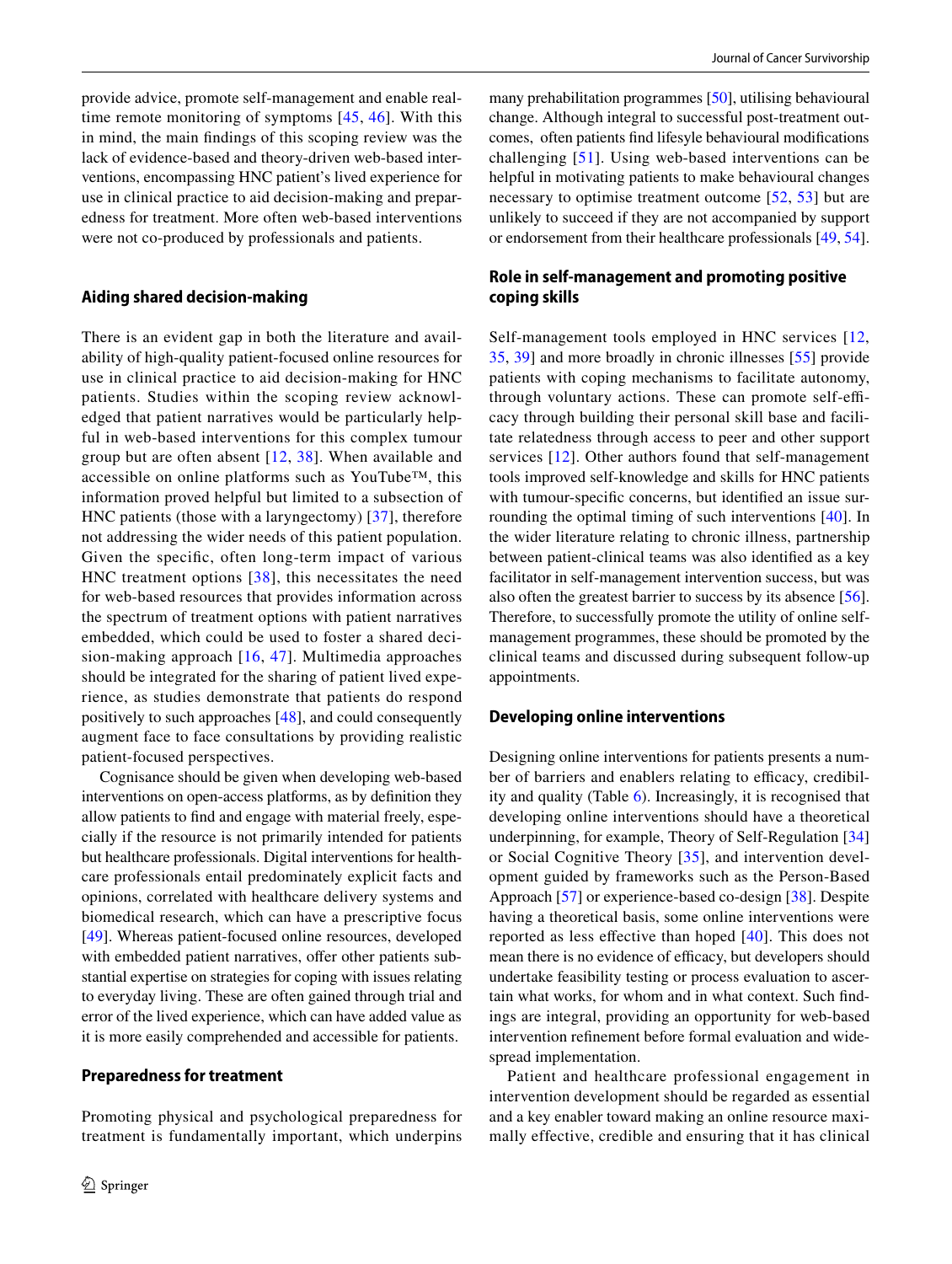utility. Employing intervention development frameworks such as the Person-Based Approach [[56](#page-17-2)] or experiencebased co-design [[38\]](#page-16-14) ensures key stakeholders and endusers are active participants at all stages of the online intervention development. While there was evidence of stakeholder engagement throughout all steps of intervention planning and optimisation in some studies within this scoping review [[12,](#page-15-11) [35,](#page-16-12) [39\]](#page-16-15), others limited participant engagement to testing the interventions [[34](#page-16-19), [40,](#page-16-16) [43](#page-16-20)]. This limited engagement was also evident in the broader cancer literature [\[16,](#page-15-15) [52,](#page-16-30) [58](#page-17-4)]. Although online interventions for HNC patients should be co-designed using multiple stakeholders, this has inherent challenges surrounding project management, budgeting and time investment. This is not unique to this patient population, nor to cancer care, but evident in the broader health literature [[59,](#page-17-5) [60\]](#page-17-6). It would also appear that engaging patients and healthcare professionals in intervention development may depend more on the epistemological and ontological beliefs of the researchers, despite growing recognition of the importance of engaging the public in research [[61](#page-17-7), [62](#page-17-8)].

### **Essential need to consider health literacy for the HNC population to promote engagement**

It is well documented that there is a preponderance of HNC patients that preside from lower socioeconomic classes, with poorer health literacy. Health literacy is predicated on patients' ability and motivation to access, understand and use information to promote and maintain health [\[63](#page-17-9)]. Further barriers to health literacy can be evidenced with poor quality information or poorly presented content, adding to patients' stress and anxiety [[63](#page-17-9)]. Furthermore, low health literacy is negatively correlated with the ability to discriminate between high- and low-quality eHealth information [\[64](#page-17-10)]. One of the criticisms of health-related websites is the poor quality of the information provided [[65\]](#page-17-11). Compounding this issue, is the growing number of cancer patients who use online information to guide healthcare decisions, either for themselves or on behalf of another person. This has consequently led to the development of validated tools to evaluate and appraise online health information. Through the development of quality assessment tools such as HoN and QUEST, and tools for calculating ease of reading [\[31,](#page-16-9) [36](#page-16-13)], online health information can be assessed objectively for quality. We would recommend that patients should be directed to websites which have proven efficacious based on quality assessment tools, mitigating exposure to poorer quality and misinformation from other web-based resources [\[36](#page-16-13)]. Directing patients towards appropriate sites during consultations or navigating sites with them (which may result in increased time pressures) can provide additional reassurance and may improve the patient-professional relationship [[66\]](#page-17-12).

### **Meaning of the study with possible implications for practice, policy and research**

The development of high-quality, evidence-based and theorydriven online resources has implications for practice, aiding shared decision-making, preparedness for surgery, remote monitoring of symptoms and self-management. Policy makers should focus on improving guidance for development and quality assessment of such sites. Additionally, the quality assessment of public-facing websites providing health information needs to be more readily available. Finally, there are several implications for future research. Research on web-based interventions for patients should demonstrate co-production with patients and other key stakeholders to improve acceptability and usability. Web-based intervention development should have a theoretical underpinning to enhance the quality and efectiveness of such resources in clinical practice.

### **Limitations**

This scoping review focused specifcally on web-based interventions for patients, thus excluding studies solely described for caregivers, which could also prove helpful to patients. Limiting studies to English text and focusing on those published between 2010 and 2020 may have excluded some valuable papers. However, setting such parameters enabled the capture of the most current studies in a rapidly evolving era of webbased intervention development.

In trying to mimic patient behaviour, we chose to review the frst 100 unique websites which appeared when 'head and neck cancer' was entered into one search engine. As a result, some valuable websites may have been missed. Finally, this scoping review sought to understand the nature of online resources currently available and how patients interacted with them; therefore, a readability assessment was not performed, as it was not crucial component to this type of review.

## **Conclusion**

There is no evidence of other scoping reviews melding both research papers and websites to understand the breadth of web-based interventions currently available for HNC patients. Despite the increasing availability of online resources, there is a lack of high-quality, web-based interventions for HNC integrating patient narratives to aid decision-making and preparedness for treatment. Recognising the need for further work, this scoping review will provide a foundation to inform the planning and development of a web-based intervention, integrating patient narratives to promote patient preparedness for oral cancer treatment. Credibility and efectiveness can be promoted through use of co-production methodologies, underpinned by theoretical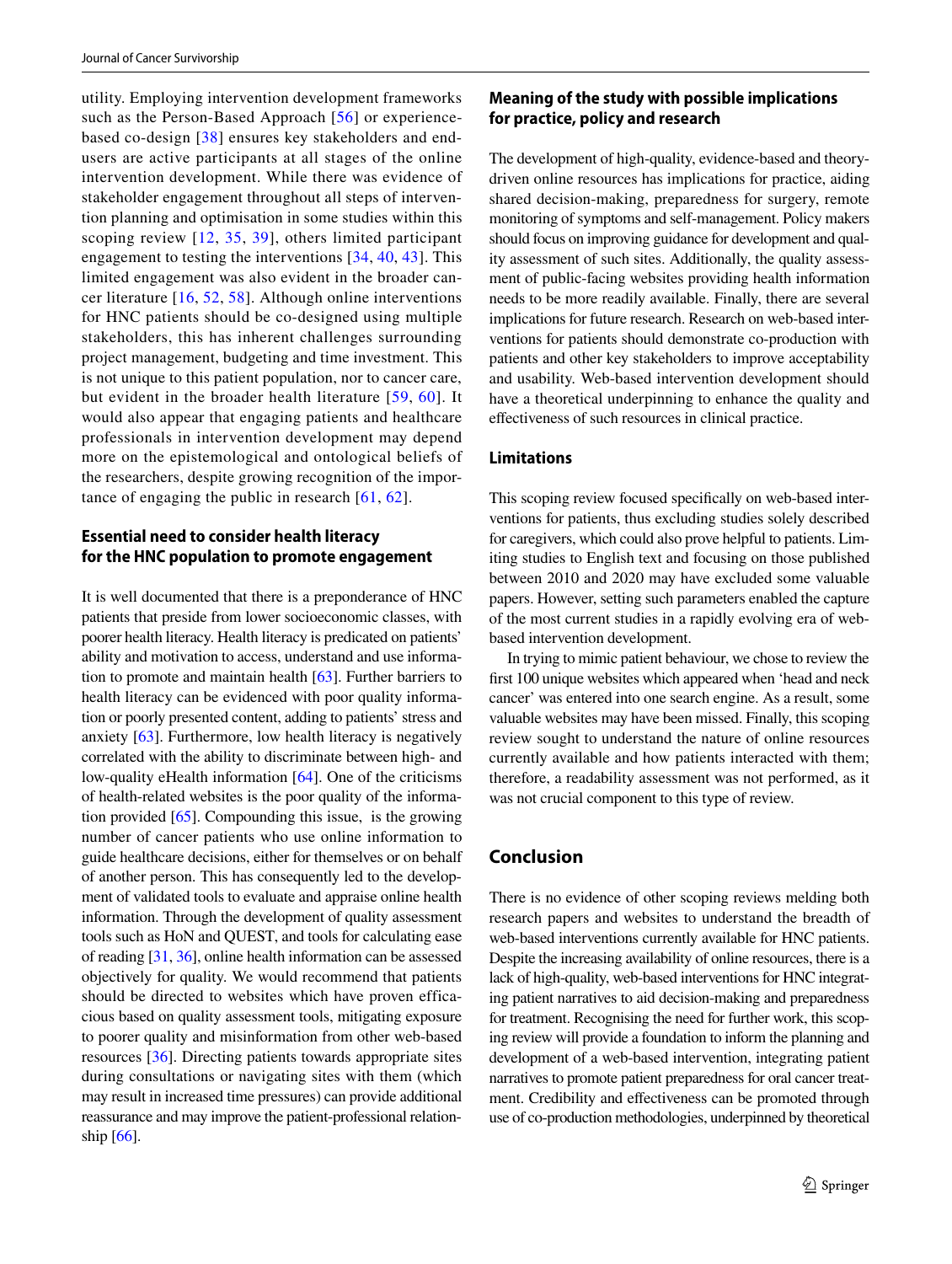frameworks, which can enhance clinical utility of web-based interventions.

**Supplementary Information** The online version contains supplementary material available at<https://doi.org/10.1007/s11764-022-01168-1>.

**Author contribution** CJS had the idea for the article and assisted in the data analysis; RK performed the literature search, data analysis and drafted the work; all authors critically revised the work.

**Funding** This study was funded by HSC R&D Division NI, Macmillan Cancer Support and South Eastern Health & Social Care Trust.

**Availability of data and material** All data generated or analysed during this study are included in this published article [and its supplementary information fles].

**Code availability** Not applicable.

Human participants were not recruited by any of the authors for this scoping review.

### **Declarations**

**Ethics approval** Not applicable.

**Consent to participate** Not applicable.

**Consent for publication** Not applicable.

**Conflict of interest** The authors declare no competing interests.

**Open Access** This article is licensed under a Creative Commons Attribution 4.0 International License, which permits use, sharing, adaptation, distribution and reproduction in any medium or format, as long as you give appropriate credit to the original author(s) and the source, provide a link to the Creative Commons licence, and indicate if changes were made. The images or other third party material in this article are included in the article's Creative Commons licence, unless indicated otherwise in a credit line to the material. If material is not included in the article's Creative Commons licence and your intended use is not permitted by statutory regulation or exceeds the permitted use, you will need to obtain permission directly from the copyright holder. To view a copy of this licence, visit <http://creativecommons.org/licenses/by/4.0/>.

# **References**

- <span id="page-15-0"></span>1. Fitzmaurice C, Allen C, Barber RM, Barregard L, Bhutta ZA, Brenner H, Fleming T. Global, regional, and national cancer incidence, mortality, years of life lost, years lived with disability, and disability-adjusted life-years for 32 cancer groups, 1990 to 2015: a systematic analysis for the global burden of disease study. JAMA Oncol. 2017;3:524–48.
- <span id="page-15-1"></span>2. Hakim M, Billan S, Tisch U, Peng G, Dvrokind I, Marom O, et al. Diagnosis of head-and-neck cancer from exhaled breath. Br J Cancer. 2011;104:1649–55.
- <span id="page-15-2"></span>3. Public Health England. Human papillomavirus (HPV): the green book, chapter 18a. 2019.<https://www.gov.uk>. Accessed 17 May 2021
- <span id="page-15-3"></span>4. Cancer Research UK (CRUK). 2019. [https://www.cancerrese](https://www.cancerresearchuk.org/health-professional/cancer-statistics/statistics-by-cancer-type/head-and-neck-cancers/incidence) [archuk.org/health-professional/cancer-statistics/statistics-by-can](https://www.cancerresearchuk.org/health-professional/cancer-statistics/statistics-by-cancer-type/head-and-neck-cancers/incidence)[cer-type/head-and-neck-cancers/incidence](https://www.cancerresearchuk.org/health-professional/cancer-statistics/statistics-by-cancer-type/head-and-neck-cancers/incidence). Accessed 26 Mar 2019
- <span id="page-15-4"></span>5. Alsahaf E, Begg K, Amelio I, Raulf N, Lucarelli P, Suter T, Tavassoli V. Clinical update on head and neck cancer: molecular biology and ongoing challenges. Cell Death Dis. 2019. [https://](https://doi.org/10.1038/s41419-019-1769-9) [doi.org/10.1038/s41419-019-1769-9](https://doi.org/10.1038/s41419-019-1769-9).
- <span id="page-15-5"></span>6. Dornan M, Semple C, Moorhead A, McCaughan E. A qualitative systematic review of the social eating and drinking experiences of patients following treatment for head and neck cancer. Support Care Cancer. 2021. [https://doi.org/10.1007/](https://doi.org/10.1007/s00520-021-06062-7) [s00520-021-06062-7](https://doi.org/10.1007/s00520-021-06062-7).
- <span id="page-15-9"></span>7. Semple CJ, Rutherford H, Killough S, Moore C, McKenna G. Long-term impact of living with an obturator following a maxillectomy: a qualitative study. J Dent. 2019. [https://doi.org/10.](https://doi.org/10.1016/j.jdent.2019.103212) [1016/j.jdent.2019.103212.](https://doi.org/10.1016/j.jdent.2019.103212)
- <span id="page-15-6"></span>8. Semple CJ, Killough S. Quality of life issues in head and neck cancer. Dent Update. 2014;41:346–53.
- <span id="page-15-7"></span>9. Fang CY, Heckman CJ. Informational and support needs of patients with head and neck cancer: current status and emerging issues. Cancers Head Neck. 2016. [https://doi.org/10.1186/](https://doi.org/10.1186/s41199-016-0017-6) [s41199-016-0017-6.](https://doi.org/10.1186/s41199-016-0017-6)
- <span id="page-15-8"></span>10. Elwyn G, Durand MA, Song J, Aarts J, Barr PJ, Berger Z. et al. A three-talk model for shared decision making: multistage consultation process. BMJ. 2017; https://www.jstor.org/ stable[/https://doi.org/10.2307/26951739](https://doi.org/10.2307/26951739)
- <span id="page-15-10"></span>11. Parahoo RS, Semple C, Killough S, McCaughan E. The experience among patients with multiple dental loss as a consequence of treatment for head and neck cancer: a qualitative study. J Dent. 2019. <https://doi.org/10.1016/j.jdent.2019.01.010>.
- <span id="page-15-11"></span>12. Badr H, Lipnick D, Diefenbach MA, Posner M, Kotz T, Miles B Genden E. Development and usability testing of a webbased self-management intervention for oral cancer survivors and their family caregivers. European Journal of Cancer Care. 2016;25:806–821.
- <span id="page-15-12"></span>13. Nund RL, Ward EC, Scarinci NA, Cartmill B, Kuipers P, Porceddu SV. Survivors' experiences of dysphagia-related services following head and neck cancer: implications for clinical practice. Int J Lang Commun Disord. 2014. [https://doi.org/10.1111/](https://doi.org/10.1111/1460-6984.12071) [1460-6984.12071.](https://doi.org/10.1111/1460-6984.12071)
- <span id="page-15-13"></span>14. Crowder SL, Najam N, Sarma KP, Fiese BH, Arthur AE. Quality of life, coping strategies, and supportive care needs in head and neck cancer survivors: a qualitative study. Support Care Cancer. 2021. [https://doi.org/10.1007/s00520-020-05981-1.](https://doi.org/10.1007/s00520-020-05981-1)
- <span id="page-15-14"></span>15. Seale B. Patients as partners: building collaborative relationships among professionals, patients, carers and communities. The King's Fund. 2016. [https://www.kingsfund.org.uk/sites/](https://www.kingsfund.org.uk/sites/default/files/field/field_publication_file/Patients_as_partners.pdf) [default/fles/feld/feld\\_publication\\_fle/Patients\\_as\\_partners.](https://www.kingsfund.org.uk/sites/default/files/field/field_publication_file/Patients_as_partners.pdf) [pdf](https://www.kingsfund.org.uk/sites/default/files/field/field_publication_file/Patients_as_partners.pdf). Accessed 26 Mar 2019.
- <span id="page-15-15"></span>16. Bakitas M, Dionne-Odom JN, Jackson L, Frost J, Bishop M, Li Z. "There were more decisions and more options than just yes or no": evaluating a decision aid for advanced cancer patients and their family caregivers. Palliat Support Care. 2017;15:44–56. [https://doi.org/10.1017/S1478951516000596.](https://doi.org/10.1017/S1478951516000596)
- <span id="page-15-16"></span>17. McKinstry C, Brow T, Gustafsson L. Scoping reviews in occupational therapy: the what, why, and how to. Aust Occup Ther J. 2014. [https://doi.org/10.1111/1440-1630.12080.](https://doi.org/10.1111/1440-1630.12080)
- <span id="page-15-17"></span>18. Peters MDJ, Godfrey C, McInerney P, Munn Z, Tricco AC, Khalil H. Scoping reviews (2020 version). In: Aromataris E, Munn Z, editors. JBI manual for evidence synthesis, Joanna Briggs Institute. [https://synthesismanual.jbi.global.](https://synthesismanual.jbi.global) [https://doi.](https://doi.org/10.46658/JBIMES-20-12) [org/10.46658/JBIMES-20-12.](https://doi.org/10.46658/JBIMES-20-12) Accessed 25 Jan 2021.
- <span id="page-15-18"></span>19. Arksey H, O'Malley L. Scoping studies: towards a methodological framework. Int J Soc Res Methodol. 2005. [https://doi.org/](https://doi.org/10.1080/1364557032000119616) [10.1080/1364557032000119616](https://doi.org/10.1080/1364557032000119616).
- <span id="page-15-19"></span>20. Davis K, Drey N, Gould D. What are scoping studies? A review of the nursing literature. Int J Nurs Stud. 2009. [https://doi.org/](https://doi.org/10.1016/j.ijnurstu.2009.02.010) [10.1016/j.ijnurstu.2009.02.010.](https://doi.org/10.1016/j.ijnurstu.2009.02.010)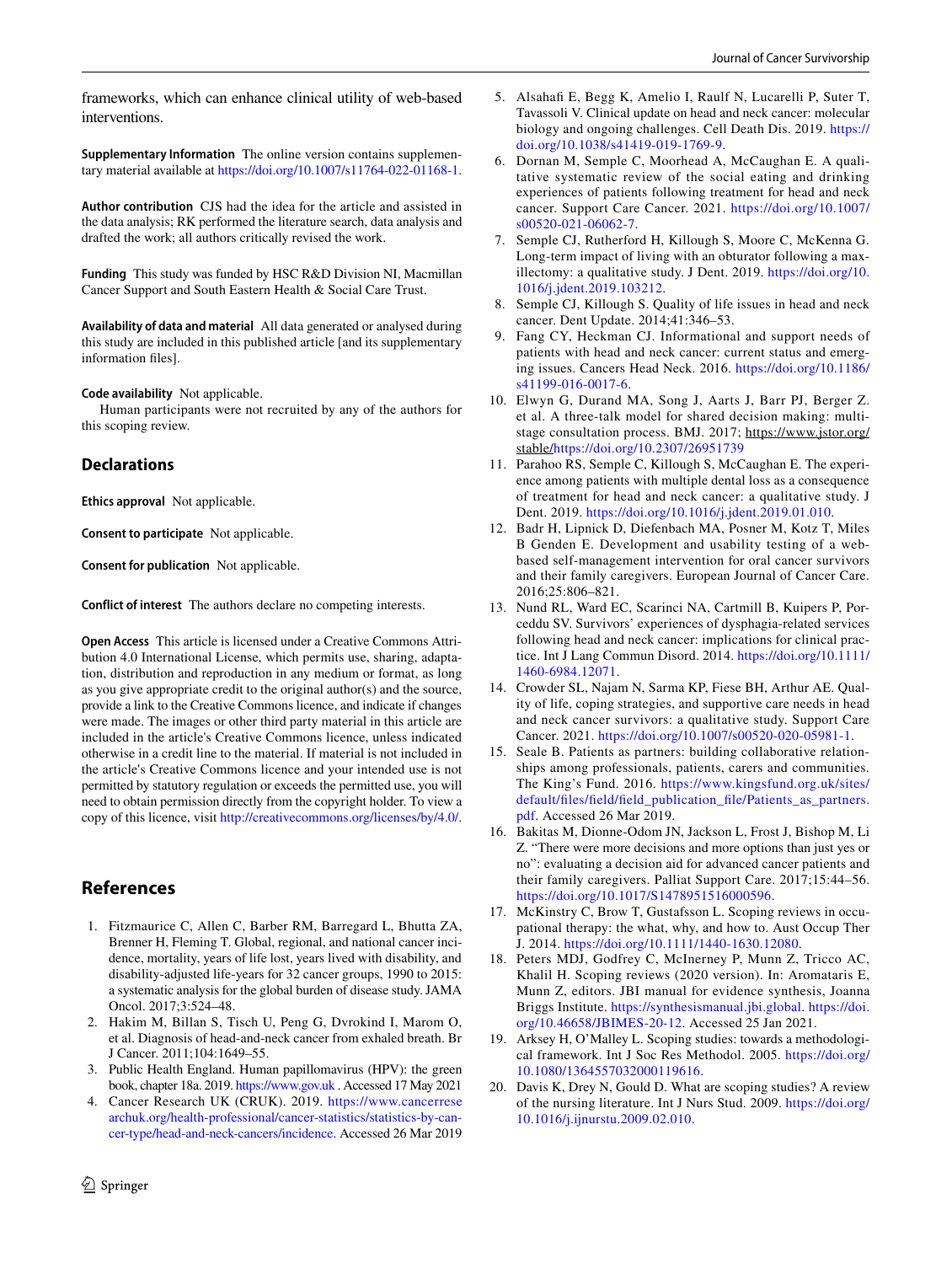- <span id="page-16-0"></span>21. Levac D, Colquhoun H, O'Brien KK. Scoping studies: advancing the methodology. Implementation Science. 2010; [http://www.](http://www.implementationscience.com/content/5/1/69) [implementationscience.com/content/5/1/69](http://www.implementationscience.com/content/5/1/69)
- <span id="page-16-1"></span>22. Tricco AC, Lillie E, Zarin W, O'Brien KK, Colquhoun H, Levac D, et al. PRISMA extension for scoping reviews (PRISMA-ScR): checklist and explanation. Ann Intern Med. 2018. [https://doi.org/](https://doi.org/10.7326/m18-0850) [10.7326/m18-0850.](https://doi.org/10.7326/m18-0850)
- <span id="page-16-2"></span>23. Lockwood C, Borgess dos Santos K, Pap R. Practical guidance for knowledge synthesis: scoping review methods. Asian Nursing Research. 2019;<https://doi.org/10.1016/j.anr.2019.11.002>
- <span id="page-16-3"></span>24. Aromataris E, Munn Z. JBI manual for evidence synthesis, Joanna Briggs Institute. 2017.<https://synthesismanual.jbi.global>[https://](https://doi.org/10.46658/JBIMES-20-01) [doi.org/10.46658/JBIMES-20-01.](https://doi.org/10.46658/JBIMES-20-01) Accessed 14 Jan 2021.
- <span id="page-16-4"></span>25. Barak A, Klein B, Proudfoot JG. Defning internet-supported therapeutic interventions. Ann Behav Med. 2009;38:4–17.
- <span id="page-16-5"></span>26. Eysenbach G, Köhler C. How do consumers search for and appraise health information on the world wide web? Qualitative study using focus groups, usability tests, and indepth interviews. BMJ. 2002;324:573–7.
- <span id="page-16-6"></span>27. Williams N, Mughal S, Blair M. 'Is my child developing normally?': a critical review of web-based resources for parents. Dev Med Child Neurol. 2008;50:893–7. [https://doi.org/10.1111/j.](https://doi.org/10.1111/j.1469-8749.2008.03148.x) [1469-8749.2008.03148.x.](https://doi.org/10.1111/j.1469-8749.2008.03148.x)
- 28. Diniz-Freitas M, Insua A, Keat R, Fricain J.C, Catros S, Monteiro L. et al. Web-based information on the treatment of tobacco dependence for oral health professionals: analysis of English-written websites. Journal of Medical Internet Research. 2017; [http://](http://www.jmir.org/2017/10/e349/) [www.jmir.org/2017/10/e349/](http://www.jmir.org/2017/10/e349/)
- <span id="page-16-7"></span>29. Jayasinghe R, Ranasinghe S, Jayarajah U, Seneviratne S. Quality of the patient-oriented web-based information on esophageal cancer. J Cancer Educ. 2020. [https://doi.org/10.1007/](https://doi.org/10.1007/s13187-020-01849-4) [s13187-020-01849-4](https://doi.org/10.1007/s13187-020-01849-4).
- <span id="page-16-8"></span>30. HONcode Site Evaluation Form. 2009. [https://www.hon.ch/](https://www.hon.ch/HONcode/Webmasters/Conduct.html) [HONcode/Webmasters/Conduct.html](https://www.hon.ch/HONcode/Webmasters/Conduct.html). Accessed 13 April 2021.
- <span id="page-16-9"></span>31. Schwarzbach HL, Mady LJ, Kafenberger TM, Duvvuri U, Jabbour N. Quality and readability assessment of websites on human papillomavirus and oropharyngeal cancer. Laryngoscope. 2021. [https://doi.org/10.1002/lary.28670.](https://doi.org/10.1002/lary.28670)
- <span id="page-16-10"></span>32. Robillard JM, Jun J, Lai J-A, Feng TL. The QUEST for quality online health information: validation of a short quantitative tool. BMC Med Inform Decis Mak. 2018. [https://doi.org/10.1186/](https://doi.org/10.1186/s12911-018-0668-9) [s12911-018-0668-9.](https://doi.org/10.1186/s12911-018-0668-9)
- <span id="page-16-11"></span>33. Fallon EA, Driscoll D, Smith TS, Richardson K, Portier K. Description, characterization, and evaluation of an online social networking community: the American Cancer Society's Cancer Survivors Network® J Cancer Surviv. 2018. [https://doi.org/10.](https://doi.org/10.1007/s11764-018-0706-8) [1007/s11764-018-0706-8](https://doi.org/10.1007/s11764-018-0706-8)
- <span id="page-16-19"></span>34. Shinn EH, Jensen K, McLaughlin J, Garden AS, Fellman BM, Liang L, Peterson SK. Interactive website for head and neck cancer patients: adherence and coping program to prevent dysphagia after radiation. Internet Interv. 2019. [https://doi.org/10.1016/j.](https://doi.org/10.1016/j.invent.2019.100289) [invent.2019.100289](https://doi.org/10.1016/j.invent.2019.100289).
- <span id="page-16-12"></span>35. Manne S, Hudson S, Frederick S, Mitarotondo A, Baredes S, Kalyoussef E, et al. e-Health self-management intervention for oral and oropharyngeal cancer survivors: design and single-arm pilot study of empowered survivor. Head Neck. 2020. [https://doi.](https://doi.org/10.1002/hed.26403) [org/10.1002/hed.26403](https://doi.org/10.1002/hed.26403).
- <span id="page-16-13"></span>36. Biggs TC, Jayakody N, Best K, King EV. Quality of online otolaryngology health information. J Laryngol Otol. 2018. [https://doi.](https://doi.org/10.1017/S0022215118000774) [org/10.1017/S0022215118000774.](https://doi.org/10.1017/S0022215118000774)
- <span id="page-16-21"></span>37. Malik TAM, Heywood EG, O'Connor TJ, Baker DM, Marshall JH, Beasley N. YouTube™ as a source of information for patients undergoing laryngectomy: a thematic analysis. Eur Arch Otorhinolaryngol. 2019.<https://doi.org/10.1007/s00405-019-05590-7>.
- <span id="page-16-14"></span>38. Brady GC, Goodrich J, Roe JWG. Using experience-based codesign to improve the pre-treatment care pathway for people

diagnosed with head and neck cancer. Supportive Care in Cancer. 2020. <https://doi.org/10.1007/s00520-019-04877-z>

- <span id="page-16-15"></span>39. Cnossen IG, van Uden-Kraan CF, Eerenstein SEJ, Rinkel RNPM, Aalders IJ, van den Berg K, et al. A participatory design approach to develop a web-based self-care program supporting early rehabilitation among patients after total laryngectomy. Folia Phoniatr Logop. 2015;67:193–201.
- <span id="page-16-16"></span>40. Van der Hout A, van Uden-Kraan CF, Holtmaat K, Jansen F, Lissenberg-Witte BI, Nieuwenhuijzen GAP, et al. Role of eHealth application Oncokompas in supporting self-management of symptoms and health-related quality of life in cancer survivors: a randomised, controlled trial. Lancet Oncology. 2019. [https://doi.org/](https://doi.org/10.1016/S1470-2045(19)30675-8) [10.1016/S1470-2045\(19\)30675-8](https://doi.org/10.1016/S1470-2045(19)30675-8).
- <span id="page-16-17"></span>41. Saroa O, Molzahn AE, Northcott HC, Schmidt K, Ghosh S, Olson K. A survey of information needs and preferences of patients with head and neck cancer. Oncol Nurs Forum. 2018;45(6):761-74.
- <span id="page-16-18"></span>42. Duman-Lubberding S, van Uden-Kraan CF, Peek N, Cuijpers P, Leemans CR, Verdonck-de-Leeuw IM. An eHealth application in head and neck cancer survivorship care: health care professionals' perspectives. J Med Intern Resh. 2015;17(10):e235.
- <span id="page-16-20"></span>43. Peterson SK, Shinn EH, Basen-Engquist K, Demark-Wahnefried W, Prokhorov AV, Baru C, et al. Identifying early dehydration risk with home-based sensors during radiation treatment: a feasibility study on patients with head and neck cancer. J Natl Cancer Instit Monogr. 2013;47:162–8.
- <span id="page-16-22"></span>44. Tashkandi E, BaAbdullah M, Zeeneldin A, AlAbdulwahab A, Elemam O, Elsamany S, et al. Optimizing the communication with cancer patients during the COVID-19 pandemic: patient perspectives. Patient Prefer Adherence. 2020. [https://doi.org/10.2147/](https://doi.org/10.2147/PPA.S263022) [PPA.S263022](https://doi.org/10.2147/PPA.S263022).
- <span id="page-16-23"></span>45. Wu QL, Street RL. Factors afecting cancer patients' electronic communication with providers: implications for COVID-19 induced transitions to telehealth. Patient Educ Couns. 2020. [https://doi.org/10.1016/j.pec.2020.09.036.](https://doi.org/10.1016/j.pec.2020.09.036)
- <span id="page-16-24"></span>46. Vanderpool RC, Huang G., Mollica M, Gutierrez AI, Deaton Maynard C. Cancer information-seeking in an age of COVID-19: fndings from the National Cancer Institute's Cancer Information Service. Health Commun. 2021. [https://doi.org/10.1080/10410](https://doi.org/10.1080/10410236.2020.1847449) [236.2020.1847449](https://doi.org/10.1080/10410236.2020.1847449)
- <span id="page-16-25"></span>47. Elwyn G, Kreuwel I, Durand MA, Sivell S, Joseph-Williams N, Evans R, Edwards A. How to develop web-based decision support interventions for patients: a process map. Patient Educ Couns. 2011;82:260–5.<https://doi.org/10.1016/j.pec.2010.04.034>.
- <span id="page-16-26"></span>48. D'Souza V, Blouin E, Zeitouni A, Muller K, Allison PJ. An investigation of the efect of tailored information on symptoms of anxiety and depression in Head and Neck cancer patients. Oral Oncol. 2013. <https://doi.org/10.1016/j.oraloncology.2012.12.001>.
- <span id="page-16-27"></span>49. Hartzler A, Pratt W. Managing the personal side of health: how patient expertise difers from the expertise of clinicians. J Med Internet Res. 2011;13(3): e62.<https://doi.org/10.2196/jmir.1728>.
- <span id="page-16-28"></span>50. Moore J, Merchant Z, Rowlinson K, McEwan K, Evison M, Faulkner G, Sultan J, McPhee JS, Steele J. Implementing a system-wide cancer prehabilitation programme: the journey of Greater Manchester's 'Prehab4cancer.' Eur J Surg Oncol. 2021. [https://doi.org/10.1016/j.ejso.2020.04.042.](https://doi.org/10.1016/j.ejso.2020.04.042)
- <span id="page-16-29"></span>51. Corbett T, Walsh JC, Groarke AM, Moss-Morris R, Morrissey E, McGuire BE. Exploring cancer survivors' views of health behaviour change: "where do you start, where do you stop with everything?" Psycho‐Oncol. 2018. <https://doi.org/10.1002/pon.4566>
- <span id="page-16-30"></span>52. Jansen F, Cnossen IC, Eerenstein SEJ, Coupé VMH, Witte BI, van Uden-Kraan CF, et al. Efectiveness and cost-utility of a guided self-help exercise program for patients treated with total laryngectomy: protocol of a multi-center randomized controlled trial. BMC Cancer. 2016.<https://doi.org/10.1186/s12885-016-2613-6>.
- <span id="page-16-31"></span>53. Pfrrmann D, Tug S, Brosteanu O, Mehdorn M, Busse M, Grimminger PP. et al. Internet-based perioperative exercise program in